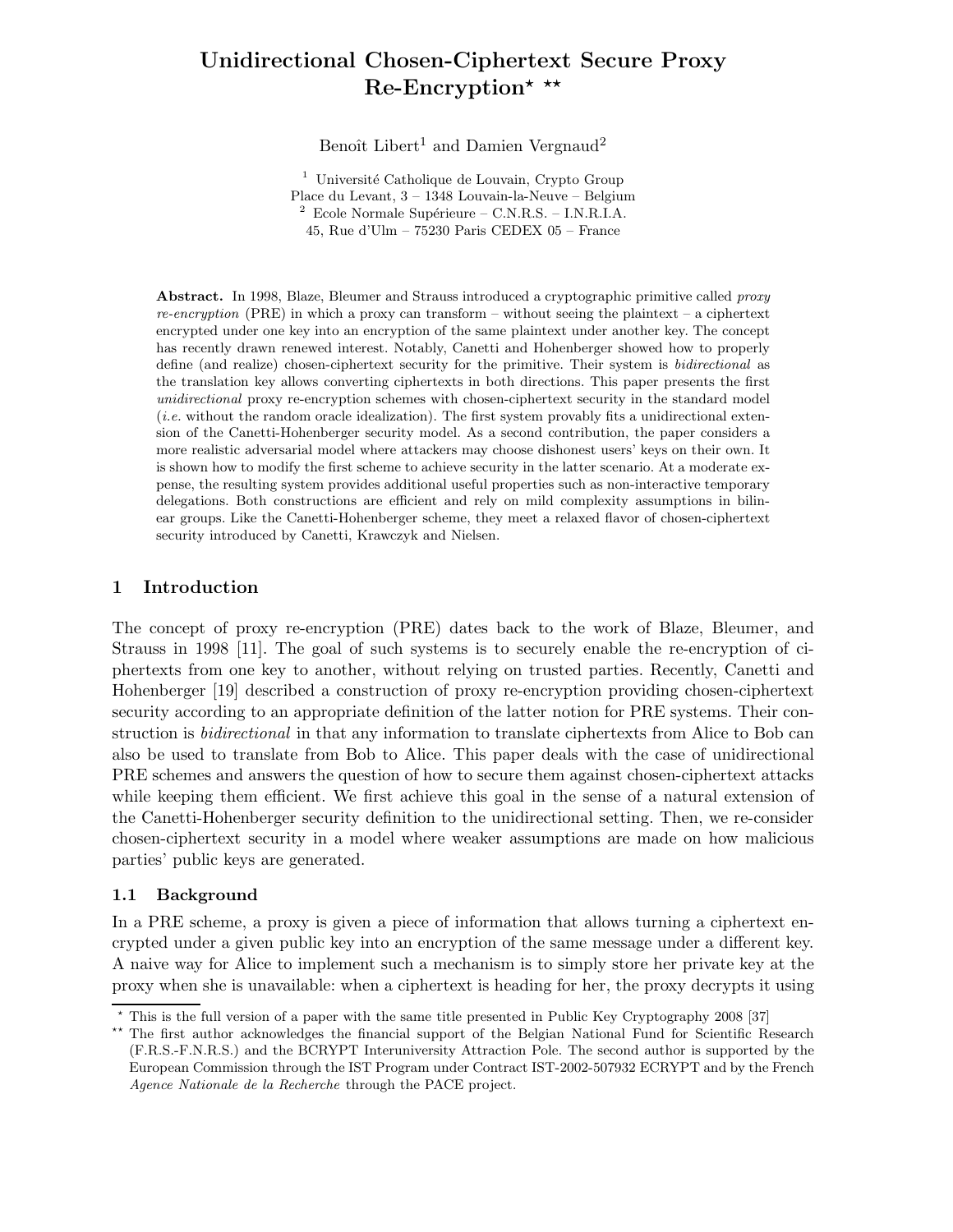its copy of her secret key and re-encrypts the plaintext using Bob's public key. The obvious problem with this strategy is that the proxy learns the plaintext and Alice's private key.

In 1998, Blaze, Bleumer and Strauss [11] (whose work is sometimes dubbed BBS) proposed the first proxy re-encryption scheme where the proxy is kept from knowing plaintexts and secret keys. It is based on a simple modification of the ElGamal encryption scheme [26]: let  $(\mathbb{G}, \cdot)$  be a group of prime order p and let q be a generator of  $\mathbb{G}$ ; Alice and Bob publish the public keys  $X = g^x$  and  $Y = g^y$  (respectively) and keeps secret their discrete logarithms x and y. To send a message  $m \in \mathbb{G}$  to Alice, a sender picks uniformly at random an integer  $r \in \mathbb{Z}_p$  and transmits the pair  $(C_1, C_2)$  where  $C_1 = X^r$  and  $C_2 = m \cdot g^r$ . The proxy is given the re-encryption key  $y/x$ mod p to divert ciphertexts from Alice to Bob via computing  $(C_1^{y/x})$  $J_1^{y/x}, C_2$  =  $(Y^r, m \cdot g^r)$ .

This scheme is efficient and semantically secure under the Decision Diffie-Hellman assumption in G. It solves the aforementioned problem since the proxy is unable to learn the plaintext or secret keys x and y. Unfortunately, Blaze *et al.* pointed out an inherent limitation: the proxy key  $y/x$  also allows translating ciphertexts from Bob to Alice, which may be undesirable in situations where trust relationships are not symmetric. They left open the problem of designing PRE methods without this restriction. Another shortcoming of their scheme is that the proxy and the delegatee can collude to expose the delegator's private key x given  $y/x$  and y.

In 2005, Ateniese, Fu, Green and Hohenberger [3, 4] showed the first examples of unidirectional proxy re-encryption schemes based on bilinear maps. Moreover, they obtained the master key security property in that the proxy is unable to collude with delegatees in order to expose the delegator's secret. The constructions [3, 4] are also efficient, semantically secure assuming the intractability of decisional variants of the Bilinear Diffie-Hellman problem [15].

These PRE schemes only ensure chosen-plaintext security, which seems definitely insufficient for many practical applications. Very recently, Canetti and Hohenberger [19] gave a definition of security against chosen ciphertext attacks for PRE schemes and described an efficient construction satisfying this definition. In their model, ciphertexts should remain indistinguishable even if the adversary has access to a re-encryption oracle (translating adversarially-chosen ciphertexts) and a decryption oracle (that "undoes" ciphertexts under certain rules). Their security analysis takes place in the standard model (without the random oracle heuristic [9]). Like the BBS scheme [11], their construction is bidirectional and they left as an open problem to come up with a chosen-ciphertext secure unidirectional scheme.

## 1.2 Related Work

Many papers in the literature – the first one of which being  $[38]$  – consider applications where data encrypted under a public key  $pk<sub>A</sub>$  should eventually be encrypted under a different key  $pk_B$ . In proxy encryption schemes [33, 24], a receiver Alice allows a delegatee Bob to decrypt ciphertexts intended for her with the help of a proxy by providing them with shares of her private key. This requires delegatees to store an additional secret for each new delegation. Dodis and Ivan [24] present efficient proxy encryption schemes based on RSA, the Decision Diffie-Hellman problem as well as in an identity-based setting [42, 15] under bilinear-map-related assumptions.

Proxy re-encryption schemes are a special kind of proxy cryptosystems where delegatees only need to store their own decryption key. They find applications in secure e-mail forwarding, digital rights management (DRM) or distributed storage systems (e.g. [3, 4]). The signature analogue, also suggested by Blaze, Bleumer and Strauss [11] in 1998, of PRE systems was formalized by Ateniese and Hohenberger [5] in 2005. The two techniques were notably combined [44] to design interoperable DRM systems where digital content can be translated between devices from different DRM domains.

From a theoretical point of view, the first positive obfuscation result for a complex cryptographic functionality was recently presented by Hohenberger, Rothblum, shelat and Vaikun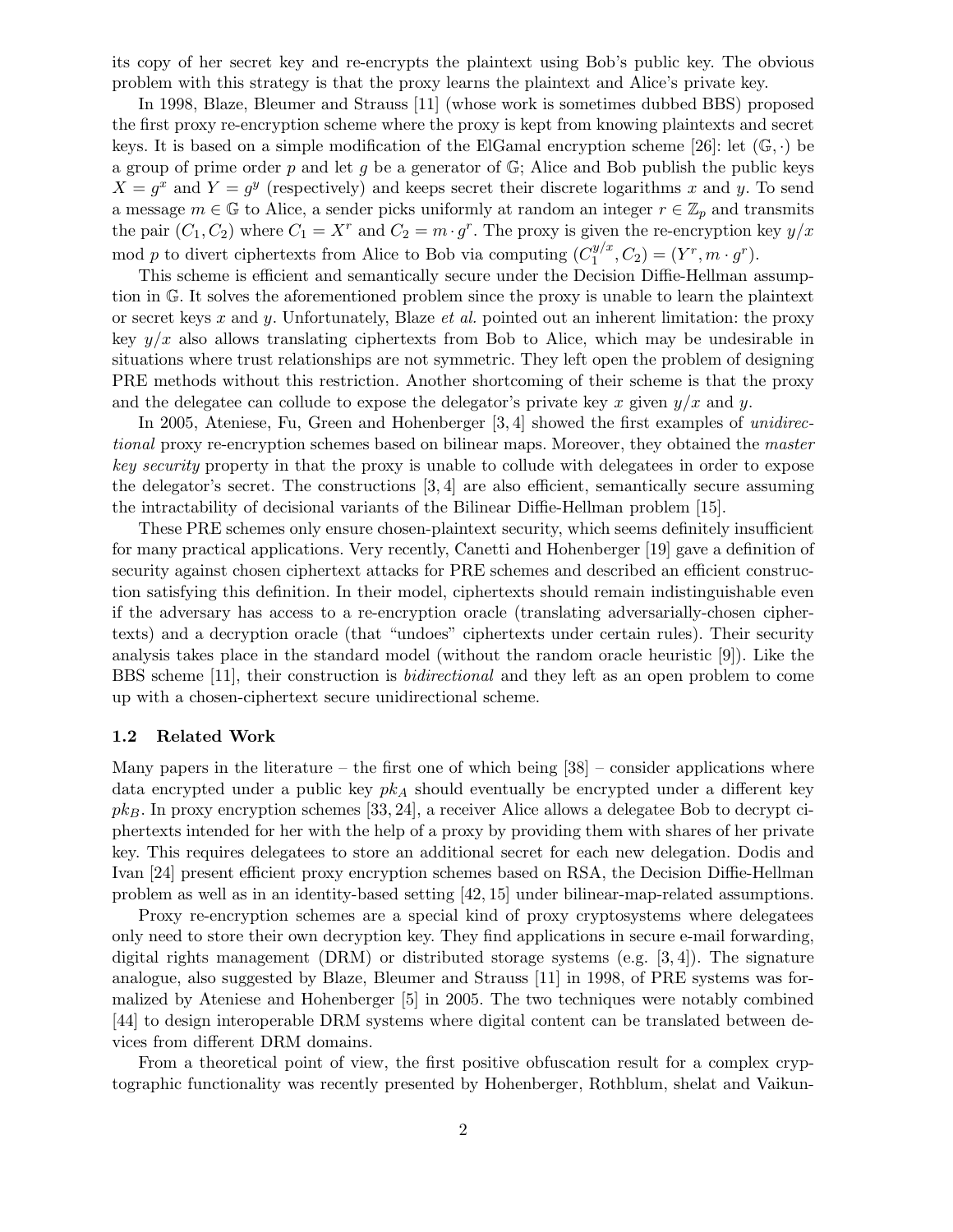tanathan [32]: they proved the existence of an efficient program obfuscator for a family of circuits implementing re-encryption.

In [29], Green and Ateniese studied the problem of identity-based PRE and proposed a unidirectional scheme that can be made chosen-ciphertext secure. Their security results are presented only in the random oracle model. Also, the recipient of a re-encrypted ciphertext needs to know who the original receiver was in order to decrypt a re-encryption. In the standard model, Chu and Tzeng [23] described another identity-based PRE scheme that extends to provide chosen-ciphertext security. Their scheme is both multi-hop and unidirectional but fails to provide collusion-resistance (also called master secret security in [3, 4]) as the delegator's private key is trivially exposed when a dishonest delegatee and a proxy pool their information.

More recently, Ateniese, Benson and Hohenberger [6] analyzed the notion of ciphertext anonymity (a.k.a. key privacy) in proxy re-encryption. This notion demands that even the proxy performing translations be unable to infer useful information on the identities of the participants between which it re-encrypts ciphertexts.

## 1.3 Our contributions

In the unidirectional case, this paper aims at achieving chosen-ciphertext security in the standard model without sacrificing other security properties such as collusion-resistance. While the scheme of [23] can be modified to satisfy some model of chosen-ciphertext security, it fails to protect the delegator against colluding delegatees and proxies. In particular, this scheme fails to satisfy our security modeling for first level ciphertexts. We believe that, as stressed in  $[3, 4]$ , the security of delegators against malicious delegatees and proxies should be one of the pursued goals in the design of unidirectional schemes.

To achieve this goal, we first generalize the work of Canetti and Hohenberger [19] and present the first construction of chosen-ciphertext secure and collusion-resistant<sup>3</sup> unidirectional proxy re-encryption scheme in the standard model. Although only single-hop (like all known unidirectional schemes that resist collusions), our system is efficient and its security proof requires a non-interactive (and thus falsifiable [39]) complexity assumption in bilinear groups. It builds on the first unidirectional scheme from  $[3, 4]$ , which we briefly recall at the beginning of section 3. The technique used by Canetti-Hohenberger to acquire CCA-security does not directly apply to the latter scheme because, in a straightforward adaptation of [19] to [3], the validity of translated ciphertexts cannot be publicly checked. To overcome this difficulty, we need to modify (and actually randomize) the re-encryption algorithm of Ateniese *et al.* so as to render the validity of re-encrypted ciphertexts publicly verifiable.

As a second contribution (and a novelty w.r.t. the proceedings version of the paper [37]), we further strengthen our security model by allowing adversaries to inject their own keys in the system. A limitation of all known proxy re-encryption systems – even including passively secure or bidirectional ones  $[3, 19]$  – is that their security is analyzed in a model that implicitly makes the knowledge of secret key (KOSK) assumption [12] and does not capture a scenario where the generation malicious users' public keys is left to adversaries themselves. The KOSK model is frequently used to hedge against certain harmful adversarial behaviors. It typically requires that, before being introduced in a multi-user system, any adversarially-controlled public key should be properly registered and knowledge of the matching secret key should be proven to the certification authority  $(CA)$ . For the sake of simplicity, security proofs (e.g. [12, 8]) frequently assume that adversaries merely reveal their private key to a so-called 'key registration authority'

<sup>&</sup>lt;sup>3</sup> The earlier version [37] of this paper appeared before we became aware of the independent work [23] that focuses on the identity-based setting. The present one assumes traditional (i.e., non-identity-based) public keys and however considers stronger adversarial models: dishonest delegation partners are notably allowed to collude with proxies.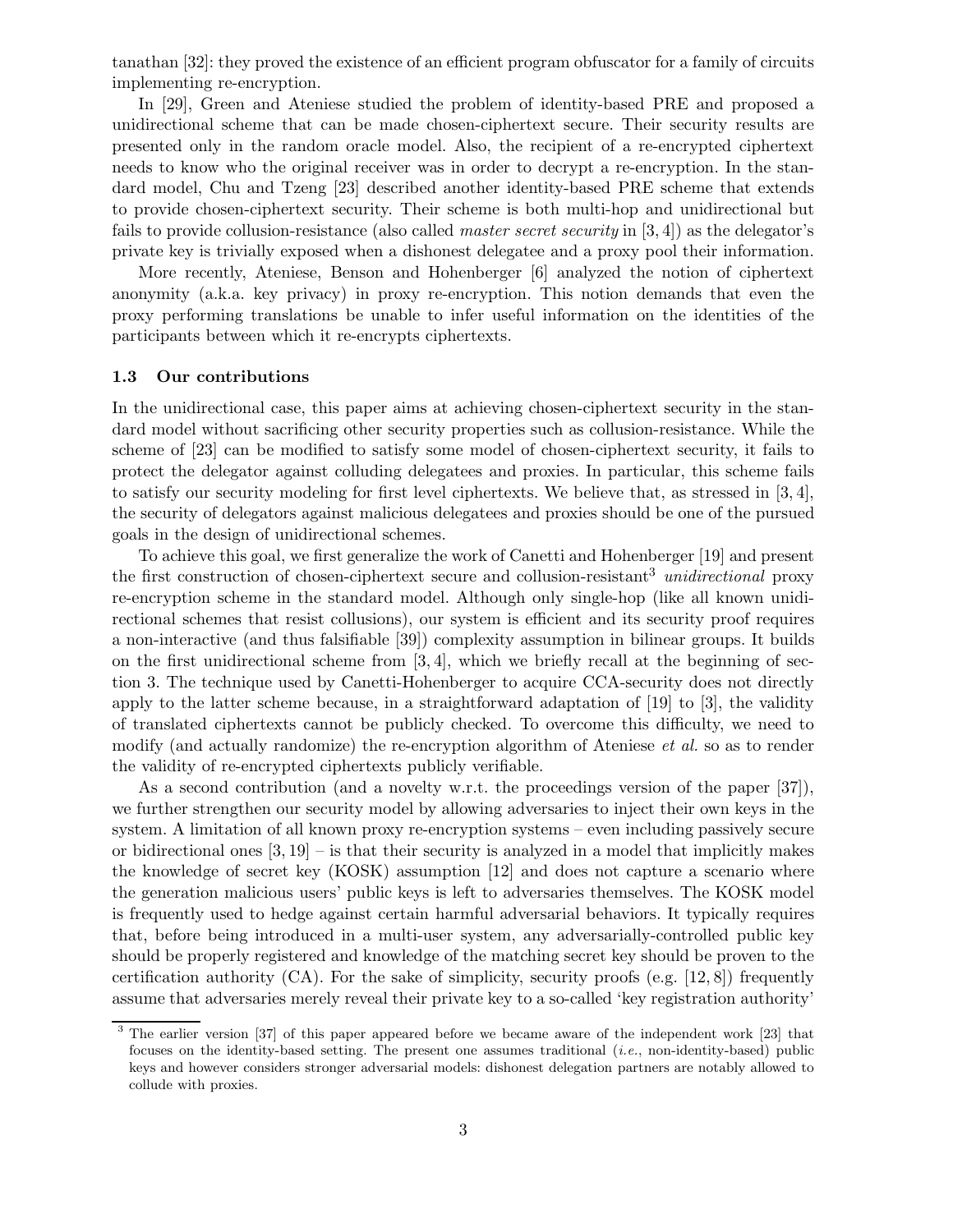whenever they create a public key for themselves. As will be discussed in the second part of section 2.1, this requirement, that amounts to assume some ideal trusted key generation phase, may be worrisome to rely on in practice. We therefore show how to modify our first scheme to prove it secure in a more powerful model, called *chosen key model*, where the adversary can freely choose her own public keys without honestly following the specification of the key generation algorithm. In particular, she may even come up with public keys that are calculated as functions of honest users' keys and for which she does not know the corresponding secret keys. To handle queries involving such wicked public keys, we use techniques that were first introduced for identity-based encryption [13].

Whenever users delegate some of their rights to another party, there is always the chance that they will either need or want to revoke those rights later on. In [3, 4], Ateniese *et al.* designed a unidirectional PRE scheme that allows for temporary delegations: that is, re-encryption keys can only be used during a restricted time interval outside which translations are not possible any longer. The latter temporary PRE assumes a trusted server periodically updating public parameters and also entails the participation of delegatees in each temporary delegation. As a third contribution, we devise<sup>4</sup> a chosen-ciphertext secure scheme with temporary delegation in the chosen key model. Beyond its security against strong adversaries, one of the advantages of this new scheme is that temporary delegations remain non-interactive  $(i.e.,$  no action from the delegatee is required at each temporary delegation) and do not require to rely on a trusted server publishing modified parameters at discrete time intervals. We additionally outline how to optimize the storage at the proxy when re-encryption rights are granted for several consecutive time periods. Our new scheme also lends itself to extensions such as keyword-controlled delegations, where proxy keys can only re-encrypt ciphertexts that are tagged with specific keywords.

## 1.4 Roadmap

The paper is organized as follows: we recall the concept of unidirectional proxy re-encryption and its security model in section 2.1. We review the properties of bilinear maps and the intractability assumption that our scheme relies on in section 2.2. Section 3 describes the main new scheme, gives the intuition behind its construction and a security proof. We give in section 4 the description of the scheme secure in the *chosen-key* model that additionnaly provides temporary delegation.

# 2 Preliminaries

## 2.1 Model and security notions

This section first recalls the syntactic definition of unidirectional proxy re-encryption suggested by Ateniese *et al.* [3, 4]. We then consider an appropriate definition of chosen-ciphertext security for unidirectional PRE schemes which is directly inferred from the one given by Canetti and Hohenberger [19] in the bidirectional case. Like [19], we consider security in the replayable CCA sense [20] where a harmless mauling of the challenge ciphertext is tolerated.

Definition 1. A (single hop) unidirectional PRE scheme consists of a tuple of algorithms Global-setup, Keygen, ReKeygen, Enc<sub>1</sub>, Enc<sub>2</sub>, ReEnc, Dec<sub>1</sub>, Dec<sub>2</sub>):

- Global-setup( $\lambda$ )  $\rightarrow$  par: this algorithm is run by a trusted party that, on input of a security parameter  $\lambda$ , produces a set par of public parameters to be used by all parties in the scheme.

<sup>4</sup> This novel construction improves the first example of chosen-ciphertext secure PRE with temporary delegations given in the first version [37] of the paper. Like [3, 4], the latter system required interactive delegations and dynamically changing public parameters.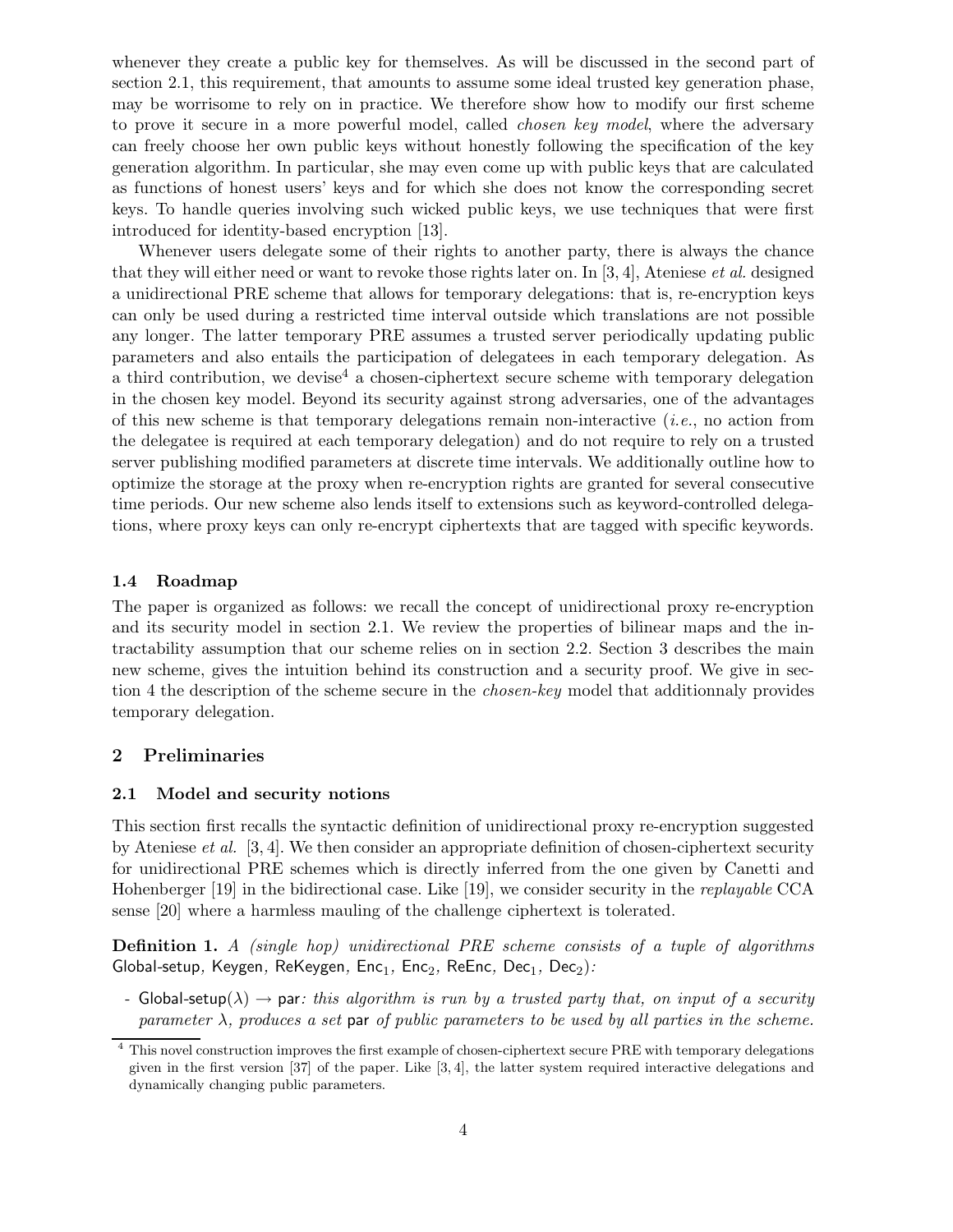- Keygen( $\lambda$ , par)  $\rightarrow$  (sk, pk): on input of public parameters par and a security parameter  $\lambda$ , all parties use this randomized algorithm to generate a private/public key pair  $(sk, pk)$ .
- ReKeygen $(\mathsf{par}, sk_i, pk_j) \,\rightarrow\, R_{ij}{:}\, given\, public\, parameters\,\, \mathsf{par},\, user\,\, i\,'s\,\, private\,\, key\,\, sk_i\,\, and\,$ user j's public key  $pk_j$ , this (possibly randomized) algorithm outputs a key  $R_{ij}$  that allows translating second level ciphertexts intended for i into first level ciphertexts encrypted for j.
- Enc<sub>1</sub>(par,  $pk, m$ )  $\rightarrow C$ : on input of public parameters par, a receiver's public key pk and a plaintext m, this probabilistic algorithm outputs a first level ciphertext that cannot be reencrypted for another party.
- $Enc_2(\text{par}, pk, m) \rightarrow C$ : given public parameters par, a public key pk and a plaintext m, this randomized algorithm outputs a second level ciphertext that can be re-encrypted into a first level one (intended for a possibly different receiver) using the suitable re-encryption key.
- ReEnc(par,  $R_{ij}, C$ )  $\rightarrow$  C': this (possibly randomized) algorithm takes as input public parameters par, a re-encryption key  $R_{ij}$  and a second level ciphertext C encrypted under user  $i$ 's public key. The output is a first level ciphertext  $C'$  re-encrypted for user j. In a single hop scheme,  $C'$  cannot be re-encrypted any further. If the well-formedness of  $C$  is publicly verifiable, the algorithm should output 'invalid' whenever  $C$  is ill-formed w.r.t.  $X_i$ .
- $Dec_1(\text{par}, sk, C) \rightarrow m$ : on input of a private key sk, a first level ciphertext C and system-wide parameters par, this algorithm outputs a plaintext  $m \in \{0,1\}^*$  or a message 'invalid'.
- $Dec_2$ (par, sk, C)  $\rightarrow$  m: given a private key sk, a second level ciphertext C and common public parameters par, this algorithm returns either a plaintext  $m \in \{0,1\}^*$  or 'invalid'.

Moreover, for any common public parameters par, for any message  $m \in \{0,1\}^*$  and any couple of private/public key pair  $(sk_i, pk_i)$ ,  $(sk_j, pk_j)$  these algorithms should satisfy the following conditions of correctness:

> $\mathsf{Dec}_1(\mathsf{par}, sk_i, \mathsf{Enc}_1(\mathsf{par}, pk_i, m)) = m;$  $\mathsf{Dec}_2(\mathsf{par}, sk_i, \mathsf{Enc}_2(\mathsf{par}, \mathit{pk}_i, m)) = m;$  $\mathsf{Dec}_1(\mathsf{par}, sk_j, \mathsf{ReEnc}(\mathsf{par}, \mathsf{ReKeygen}(\mathsf{par}, sk_i, pk_j), \mathsf{Enc}_2(\mathsf{par}, pk_i, m)))=m.$

To lighten notations, we will sometimes omit to explicitly write the set of common public parameters par, taken as input by all but one of the above algorithms.

Chosen-ciphertext security. The definition of chosen-ciphertext security that we first consider is naturally inspired from the bidirectional case [19] which in turn extends ideas from Canetti, Krawczyk and Nielsen [20] to the proxy re-encryption setting. For traditional public key cryptosystems, in this relaxation of the Rackoff-Simon definition [40], an adversary who can simply turn a given ciphertext into another encryption of the same plaintext is not deemed successful. In the game-based security definition, the attacker is notably disallowed to ask for a decryption of a re-randomized version of the challenge ciphertext. This relaxed notion was argued in [20] to suffice for most practical applications.

Security of second level ciphertexts. This first definition considers a challenger that produces a number of public keys. As in [19], we do not allow the adversary to adaptively determine which parties will be compromised. On the other hand, we also allow her to adaptively query a re-encryption oracle and decryption oracles. A difference with [19] is that the adversary  $A$  is directly provided with re-encryption keys that she is entitled to know (instead of leaving her adaptively request them as she likes). We also depart from [19], and rather follow [3, 4], in that we let the target public key be determined by the challenger at the beginning of the game. Unlike [3, 4], we allow the challenger to reveal re-encryption keys  $R_{ij}$  when j is corrupt for honest users i that differ from the target receiver. We insist that such an enhancement only makes sense for single-hop schemes (as  $A$  would trivially win the game if the scheme were multi-hop).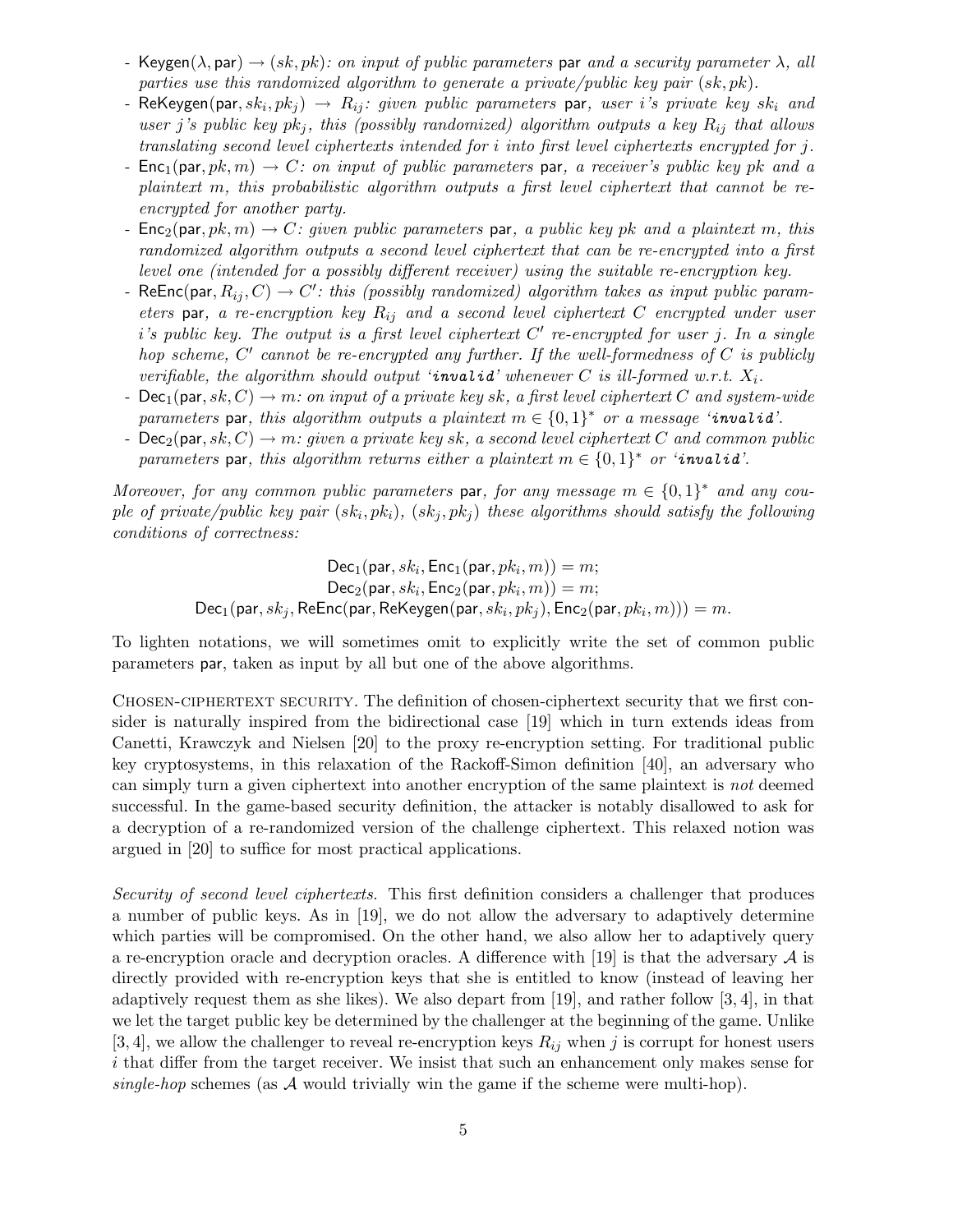Definition 2. A (single-hop) unidirectional PRE scheme is replayable chosen-ciphertext secure (RCCA) at level 2 if the probability

$$
\Pr[(pk^{\star}, sk^{\star}) \leftarrow \text{Keygen}(\lambda), \{(pk_x, sk_x) \leftarrow \text{Keygen}(\lambda)\}, \{(pk_h, sk_h) \leftarrow \text{Keygen}(\lambda)\},
$$
\n
$$
\{R_{\star h} \leftarrow \text{ReKeygen}(sk^{\star}, pk_h)\}, \{R_{h\star} \leftarrow \text{ReKeygen}(sk_h, pk^{\star})\},
$$
\n
$$
\{R_{hh'} \leftarrow \text{ReKeygen}(sk_h, pk_h)\}, \{R_{hx} \leftarrow \text{ReKeygen}(sk_h, pk_x)\},
$$
\n
$$
(m_0, m_1, St) \leftarrow \mathcal{A}^{O_{1-dec}, O_{renc}}(pk^{\star}, \{pk_h\}, \{(pk_x, sk_x)\}, \{R_{h\star}\}, \{R_{\star h}\},
$$
\n
$$
\{R_{hx}\}, \{R_{hh'}\}\},
$$
\n
$$
d^{\star} \xleftarrow{R} \{0, 1\}, C^{\star} = \text{Enc}_2(m_{d^{\star}}, pk^{\star}), d' \leftarrow \mathcal{A}^{O_{1-dec}, O_{renc}}(C^{\star}, St):
$$
\n
$$
d' = d^{\star}]
$$

is negligibly (as a function of the security parameter  $\lambda$ ) close to 1/2 for any PPT adversary A. In our notation, St is the state information maintained by A while  $(pk^{\star}, sk^{\star})$  is the target user's key pair generated by the challenger that also chooses other keys for corrupt and honest parties. For such other honest parties, keys are subscripted by h or h' and we subscript corrupt keys by x. The adversary is given access to all non-trivia $^5$  re-encryption keys but those that would allow re-encrypting from the target user to a corrupt one. In the game, A is said to have advantage  $\varepsilon$ if this probability, taken over random choices of A and all oracles, is at least  $1/2 + \varepsilon$ . Oracles  $\mathcal{O}_{1-dec}, \mathcal{O}_{renc}$  proceed as follows:

- $-$  Re-encryption  $\mathcal{O}_{renc}:$  on input  $(pk_i, pk_j, C)$ , where C is a second level ciphertext and  $pk_i$ ,  $pk_j$  were produced by Keygen, this oracle responds with 'invalid' if C is not properly shaped w.r.t. pk<sub>i</sub>. It returns a special symbol  $\perp$  if pk<sub>j</sub> is corrupt and  $(pk_i, C) = (pk^*, C^*)$ . Otherwise, the re-encrypted first level ciphertext  $C' = \text{ReEnc}(\text{ReKeygen}(sk_i, pk_j), C)$  is returned to A.
- First level decryption  $\mathcal{O}_{1-dec}$ : given a pair  $(pk, C)$ , where C is a first level ciphertext and pk was produced by Keygen, this oracle returns 'invalid' if  $C$  is ill-formed w.r.t. pk. If the query occurs in the post-challenge phase (a.k.a. "guess" stage as opposed to the "find" stage), it outputs a special symbol  $\perp$  if  $(pk, C)$  is a Derivative of the challenge pair  $(pk^*, C^*)$ . Otherwise, the plaintext  $m = \text{Dec}_1(sk, C)$  is returned to A. Derivatives of  $(pk^*, C^*)$  are defined as follows.

If C is a first level ciphertext and  $pk = pk^*$  or pk belongs to another honest user, we say that  $(pk, C)$  is a Derivative of  $(pk^*, C^*)$  if  $\mathsf{Dec}_1(sk, C) \in \{m_0, m_1\}.$ 

Explicitly providing the adversary with a second level decryption oracle is useless. Indeed, ciphertexts encrypted under public keys from  $\{pk_h\}$  can be re-encrypted for corrupt users given the set  ${R_{hx}}$ . Besides, second level encryptions under  $pk^*$  can be translated for other honest users using  $\{R_{\star h}\}\$  and the resulting ciphertext can be queried for decryption at the first level.

Remark. A possible enhancement of definition 2 is to allow adversaries to adaptively choose the target user at the challenge phase within the set of honest players. After having selected a set of corrupt parties among  $n$  players at the beginning, the adversary receives a set of  $n$ public keys, private keys of corrupt users as well as corrupt-to-corrupt, corrupt-to-honest and honest-to-honest re-encryption keys. When she outputs messages  $(m_0, m_1)$  and the index  $i^*$  of a honest user in the challenge step, she obtains an encryption of  $m_{d^*}$  under  $pk_{i^*}$  together with all honest-to-corrupt re-encryption keys  $R_{ij}$  with  $i \neq i^*$ .

In this setting, a second level decryption oracle is also superfluous for schemes (like ours)

<sup>&</sup>lt;sup>5</sup> A non-trivial re-encryption key is one that the adversary cannot compute on her own. For instance, corruptto-honest proxy keys  $\{R_{xh}\}\$ are trivial since the adversary can compute them using  $sk_x$ .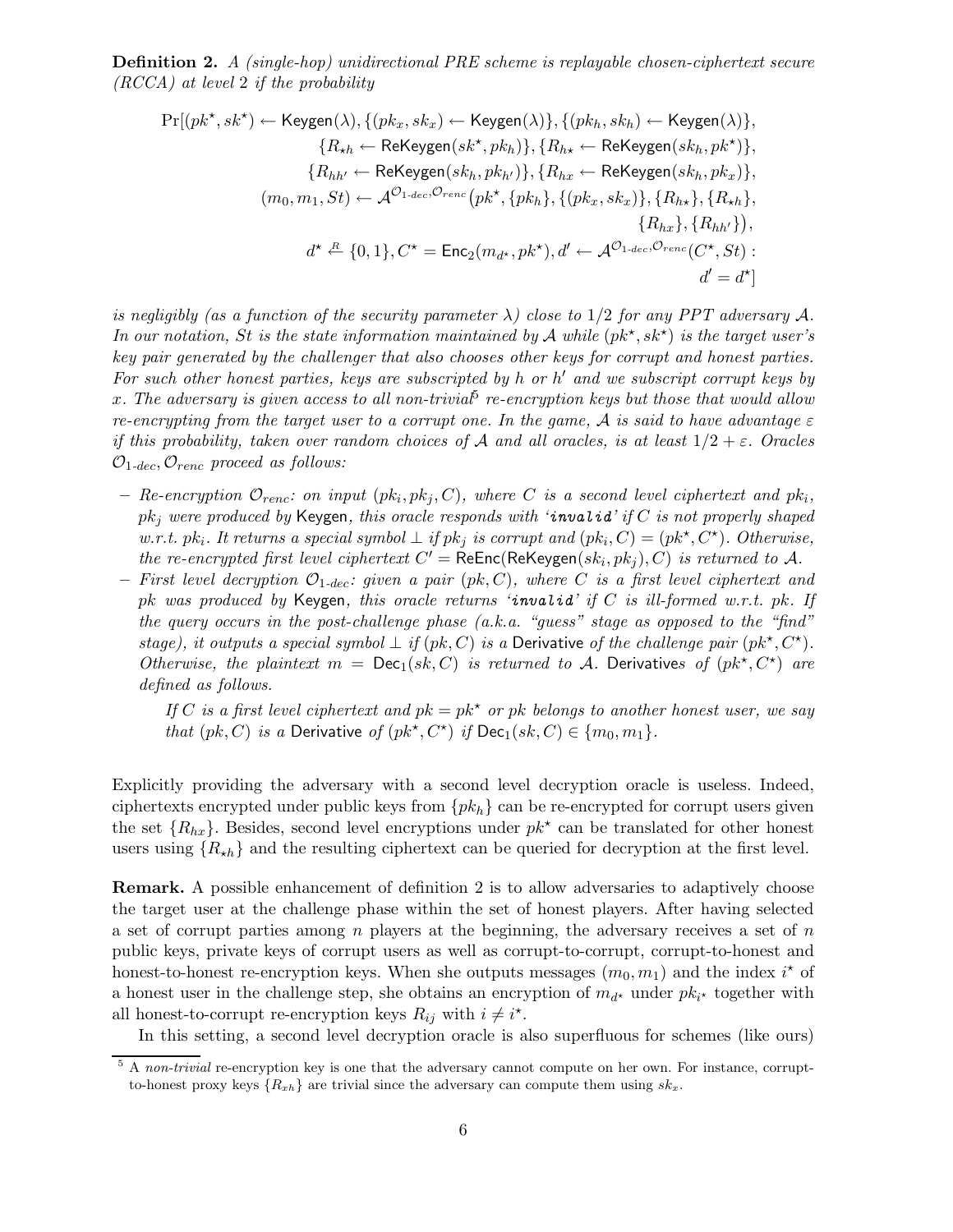where second level ciphertexts can be publicly turned into first level encryptions of the same plaintext for the same receiver. The scheme that we describe remains secure in this model at the expense of a probability of failure for the simulator that has to foresee which honest user will be attacked with probability  $O(1/n)$ .

Security of first level ciphertexts. The above definition provides adversaries with a second level ciphertext in the challenge phase. A complementary definition of security captures their inability to distinguish first level ciphertexts as well. For *single-hop* schemes,  $A$  is granted access to all re-encryption keys in this definition. Since first level ciphertexts cannot be re-encrypted, there is indeed no reason to keep attackers from obtaining all honest-to-corrupt re-encryption keys. The re-encryption oracle becomes useless since all re-encryption keys are available to A. For the same reason, a second level decryption oracle is also unnecessary. Finally, Derivatives of the challenge ciphertext are simply defined as encryptions of either  $m_0$  or  $m_1$  for the same public key  $pk^*$ . A single-hop scheme is said RCCA-secure at level 1 if it satisfies this notion.

Master secret security. In  $[3]$ , Ateniese et al. define another important security requirement for unidirectional PRE schemes. This notion, termed master secret security, demands that no coalition of dishonest delegatees be able to pool their re-encryption keys in order to expose the private key of their common delegator. More formally, the following probability should be negligible as a function of the security parameter  $\lambda$ .

$$
\Pr\big[\left(\mathit{pk}^\star,\mathit{sk}^\star\right)\leftarrow\mathsf{Keygen}(\lambda),\{(pk_x,\mathit{sk}_x)\leftarrow\mathsf{Keygen}(\lambda)\},\\\{R_{\star x}\leftarrow\mathsf{ReKeygen}(\mathit{sk}^\star,\mathit{pk}_x)\},\{R_{x\star}\leftarrow\mathsf{ReKeygen}(\mathit{sk}_x,\mathit{pk}^\star)\},\\\gamma\leftarrow A(\mathit{pk}^\star,\{(pk_x,\mathit{sk}_x)\},\{R_{\star x}\},\{R_{x\star}\}): \gamma=\mathit{sk}^\star\big]
$$

At first glance, this notion might seem too weak in that it does not consider colluding delegatees who would rather undertake to produce a new re-encryption key  $R_{\star x'}$  that was not originally given and allows re-encrypting from the target user to another malicious party  $x'$ . As stressed in [3] however, all known unidirectional schemes fail to satisfy such a stronger security level. It remains an open problem to construct systems withstanding these *transfer of delegation* attacks.

In single-hop schemes, the notion of RCCA security at the first level is easily seen to imply the master secret security and we will only discuss the former. In the general multi-hop setting, the notion of master secret security appears to be the most appropriate one. However, no viable construction of multi-hop unidirectional system is known to date. As mentioned earlier, the scheme of [23] indeed fails to be master secret secure.

Chosen-ciphertext security in the chosen-key model. In the previous definitions, we assume a static corruption model as in [19]. In definition 2 as well as in the model of [19], the challenger generates public keys for all parties and allows the adversary to obtain private keys for some of them. These models do not capture a scenario where adversaries may generate public keys on behalf of corrupt parties (possibly non-uniformly or as a function of honest parties' public keys). All previous PRE systems as well as our first scheme are analyzed in models that implicitly make the knowledge of secret key (KOSK) assumption according to which users only publish public keys when they know the underlying private keys. In other settings (such as [12, 8]), similar restrictions are frequently imposed on adversarial behaviors: attackers are allowed to come up with their own public key but are required to also reveal the matching secret key. This mirrors the fact that, upon certification of their public key, users should provide certification authorities (CAs) with a proof of knowledge of their private key.

In the known secret key model, security proofs take advantage of the fact that the simulator itself knows dishonest users' secrets. It is tempting to justify this knowledge by arguing that,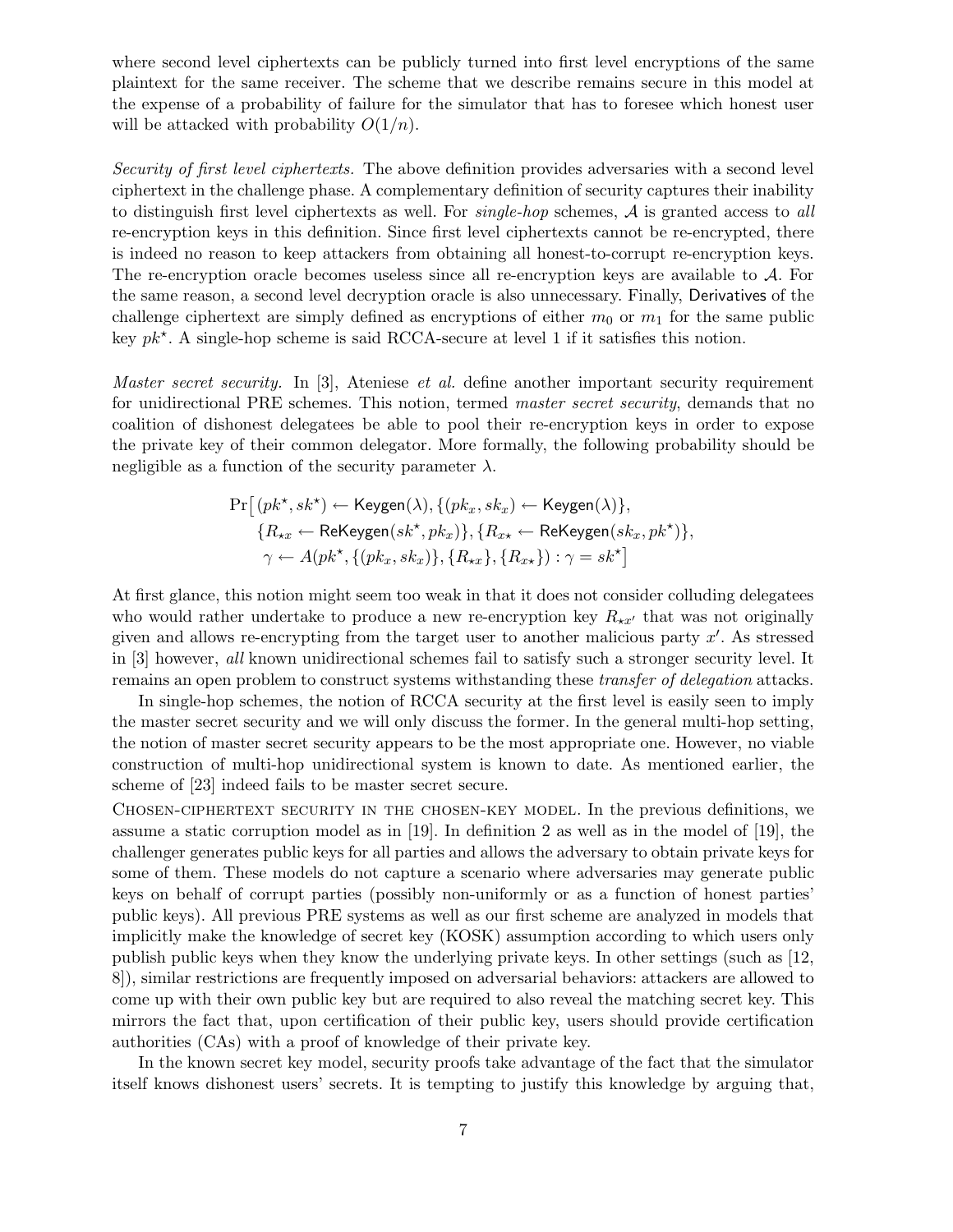upon key registration, the simulator can rewind the adversary to extract her private key using the knowledge extractor [7] of the proof. However, attention must be paid to the fact that rewinding is very problematic in inherently concurrent environments like the Internet. Then, CAs should mandate users to provide more involved and computationally more expensive proofs of knowledge (such as [27] in the random oracle model) that guarantee online extractability. As discussed in [10], current public key infrastructures (PKIs) do not bother to apply such thorough verifications that would suffice to realize the abstract KOSK model.

In this paragraph, we consider a more realistic model where the adversary can arbitrarily choose public keys without demonstrating knowledge of the private keys. The only limitation is that all public keys should fall into some public key space (which is pre-determined by systemwide parameters shared by all parties in the system). This provides the adversary with much more flexibility and power in attacking other honest parties in the system. Schemes that are secure in the known secret key model may not necessarily be secure in the chosen-key model (although we did not find a strict separation in the context of proxy re-encryption).

Security of second level ciphertexts. The definition of second level security in the chosen-key model considers a challenger that produces a set HU of honest users' public keys. As in definition 2, the adversary is allowed to adaptively query a decryption oracle and a re-encryption oracle. This time however, the latter can be queried on input of adversarially-chosen delegatees' public keys. The attacker is again directly provided with all re-encryption keys for which the delegator and the delegatee are both honest. As another enhancement w.r.t. definition 2, she is granted access to a delegation oracle that returns re-encryption keys on behalf of honest delegators for arbitrary delegatees' public keys. By "arbitrary", we mean that the adversary can choose any element of the pre-determined (and publicly recognizable) public key space without necessarily knowing the corresponding secret key. Such a key may even be invalid if the scheme supports invalid public keys (for which no private keys exists) that look like well-formed ones. In the next definition, we also let the target public key be chosen by the adversary (among all public keys in  $HU$ ) in the challenge phase.

Definition 3. A (single-hop) unidirectional PRE scheme is replayable chosen-ciphertext secure in the chosen-key model (RCCA-CK) at level 2 if the probability

$$
\Pr[\{(pk_i, sk_i) \leftarrow \text{Keygen}(\lambda)\}_{i \in HU}, \{R_{ii'} \leftarrow \text{ReKeygen}(sk_i, pk_{i'})\}_{i,i' \in HU}
$$

$$
(m_0, m_1, i^{\star}, St) \leftarrow \mathcal{A}^{\mathcal{O}_{1-dec}, \mathcal{O}_{renc}, \mathcal{O}_{deleg}}(\{pk_i\}_{i \in HU}, \{R_{ii'}\}_{i,i' \in HU}),
$$

$$
d^{\star} \stackrel{R}{\leftarrow} \{0, 1\}
$$

$$
C^{\star} = \text{Enc}_2(m_{d^{\star}}, pk_{i^{\star}})
$$

$$
d' \leftarrow \mathcal{A}^{\mathcal{O}_{1-dec}, \mathcal{O}_{renc}, \mathcal{O}_{deleg}(C^{\star}, St) : d' = d^{\star}]
$$

is negligibly (as a function of the security parameter  $\lambda$ ) close to 1/2 for any PPT adversary A. In our notation, St is the state maintained by A while  $pk_{i^{\star}}$  denotes the public key of the target user that is chosen by the adversary in the set HU. The adversary A is given access to all re-encryption keys between honest users. She is also allowed to query any re-encryption key but those that would allow re-encrypting from the target user  $i^*$  to some user under her control. In the game, A is said to have advantage  $\varepsilon$  if this probability, taken over random choices of A and all oracles, is at least  $1/2 + \varepsilon$ . Oracles  $\mathcal{O}_{1-dec}, \mathcal{O}_{renc}$  proceed as follows:

- Delegation  $\mathcal{O}_{deleg}$ : on input  $(pk_i, pk)$  with, where  $pk_i$  is a public key in HU (and  $i \neq i^*$  in any stage) and pk is a public key of A's choosing (for which she is not required to reveal the private key), this oracle responds with the re-encryption key  $\mathsf{ReKeygen}(sk_i, pk)$ . We insist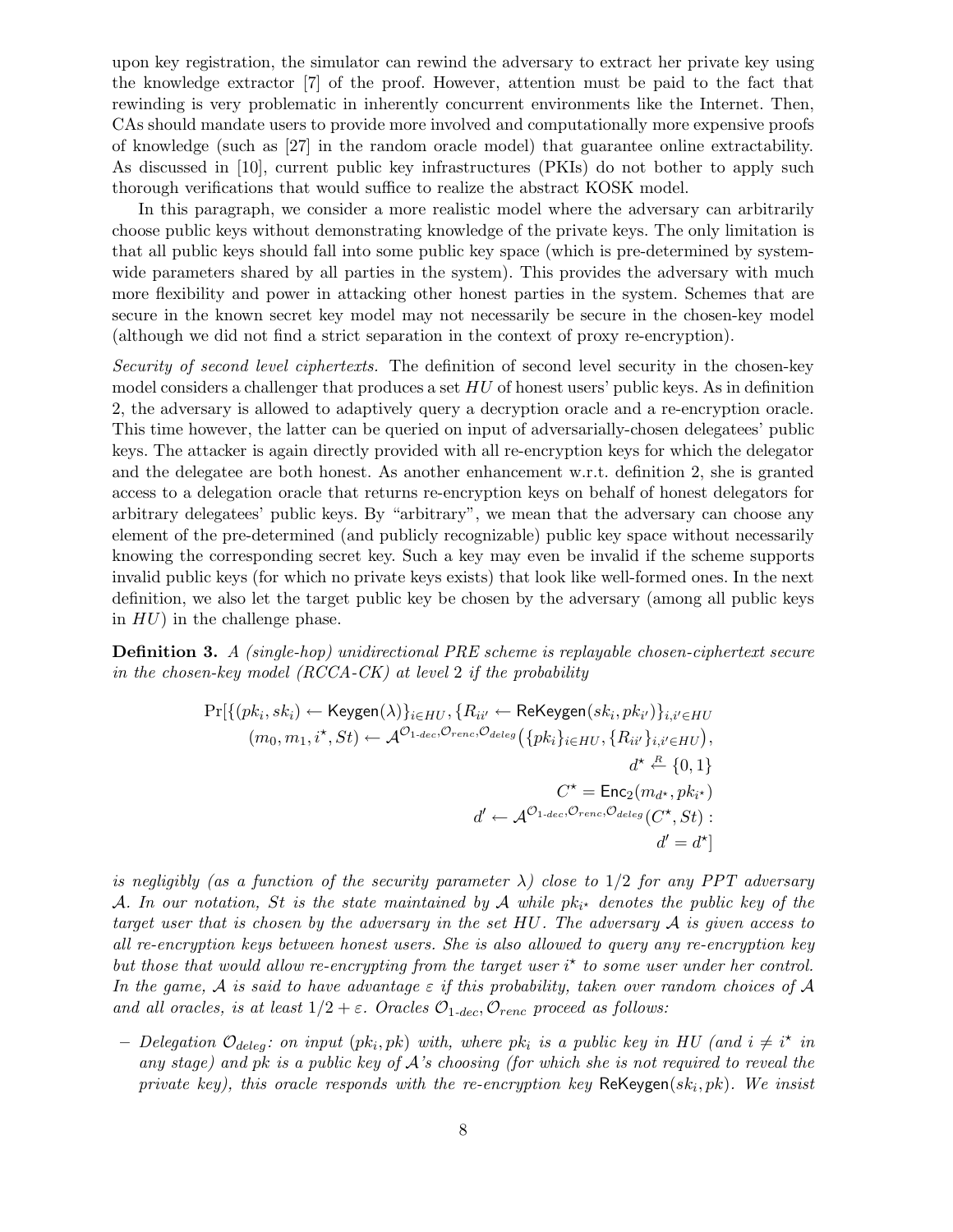that no such query can involve  $pk_{i^*}$  as a delegator at any time.

- $-$  Re-encryption  $\mathcal{O}_{renc}:$  on input  $(pk_i, pk_j, C)$ , where C is a second level ciphertext,  $pk_i \in HU$ was part of  $\mathcal{A}$ 's input and  $pk_j$  may be an arbitrary public key supplied by  $\mathcal{A}$  (again without handing over the matching private key), this oracle responds with 'invalid' if  $C$  is not properly shaped w.r.t. pk<sub>i</sub>. It returns a special symbol  $\perp$  if pk<sub>j</sub>  $\notin HU$  and  $(pk_i, C) = (pk_{i^*}, C^*)$ . Otherwise, A obtains the re-encrypted ciphertext  $C' = \text{ReEnc}(\text{ReKeygen}(sk_i, pk_j), C)$ .
- First level decryption  $\mathcal{O}_{1-dec}$ : given a pair (pk, C), where C is a first level ciphertext and  $pk \in HU$ , this oracle returns 'invalid' if C is ill-formed w.r.t. pk. If the query occurs in the post-challenge phase, it outputs a special symbol  $\perp$  if  $(pk, C)$  is a Derivative of the challenge pair  $(pk_{i^*}, C^*)$ . Otherwise, the plaintext  $m = \textsf{Dec}_1(sk, C)$  is revealed to A. Derivatives of  $(pk_{i^*}, C^*)$  are defined as previously.

If C is a first level ciphertext and  $pk \in HU$ , we say that  $(pk, C)$  is a Derivative of  $(pk_{i^*}, C^*)$  if  $\mathsf{Dec}_1(sk, C) \in \{m_0, m_1\}.$ 

Although more power is granted to the adversary, the above model is still non-adaptive. In a truly adaptive model, A would be allowed to dynamically corrupt users that are initially honest. In fact, the scenario of definition 3 is easily seen to be equivalent to a completely similar game (in particular, delegation and re-encryption queries are treated in the same way) where  $A$  first statically chooses which players she wants to corrupt within a set of  $n$  users before being given all public keys and corrupt users' private keys. We leave open the problem of handling fully adaptive adversaries here.

Security of first level ciphertexts. As in the known secret key model, a second definition of security captures the inability to distinguish first level ciphertexts as well. For single-hop schemes, the adversary is granted access to *all* re-encryption keys in this definition (*i.e.*, this time, even  $pk_{i^*}$  can be the delegator's public key when A invokes oracle  $\mathcal{O}_{deleg}$  with delegatees' public keys of her choosing). As above, the re-encryption oracle becomes useless since all possible re-encryption keys are made available to  $A$ . Again, Derivatives of the challenge ciphertext are simply defined as encryptions of either  $m_0$  or  $m_1$  for the same target public key  $pk_{i^*}$ .

In fact the security of first level encryptions can be captured by a simpler definition where the adversary is challenged on a single honest user's public key  $pk_0$  and is allowed to generate herself any other public key for which she makes delegation queries or re-encryption queries (the honest user being the delegator in either case).

# 2.2 Bilinear Maps and Complexity Assumptions

Groups ( $\mathbb{G}, \mathbb{G}_T$ ) of prime order p are called *bilinear map groups* if there is a mapping  $e : \mathbb{G} \times \mathbb{G} \to$  $\mathbb{G}_T$  with the following properties:

- 1. bilinearity:  $e(g^a, h^b) = e(g, h)^{ab}$  for any  $(g, h) \in \mathbb{G} \times \mathbb{G}$  and  $a, b \in \mathbb{Z}$ ;
- 2. efficient computability for any input pair;
- 3. non-degeneracy:  $e(g, h) \neq 1_{\mathbb{G}_T}$  whenever  $g, h \neq 1_{\mathbb{G}}$ .

We shall assume the intractability of a variant, introduced for the first time in [14], of the Decision Bilinear Diffie-Hellman (DBDH) problem which is, given  $(g^a, g^b, g^c)$  with  $a, b, c \stackrel{R}{\leftarrow} \mathbb{Z}_p^*$ , to distinguish  $e(g, g)^{abc}$  from random elements of  $\mathbb{G}_T$ .

Definition 4 ([14]). The q-weak Decision Bilinear Diffie-Hellman Inversion assumption (q-wDBDHI) posits the computational infeasibility of distinguishing  $e(g, g)^{b/a}$  from random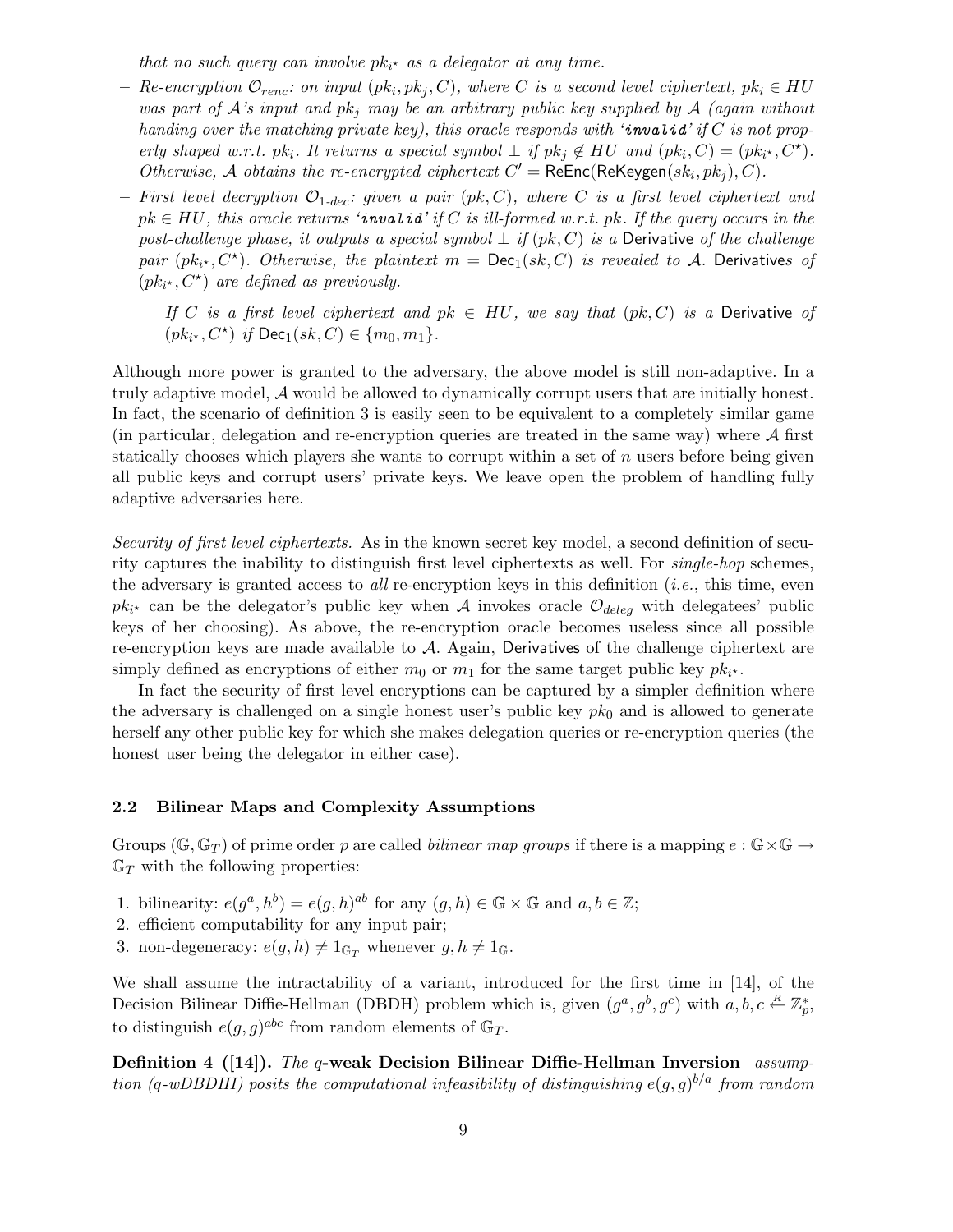given  $(g, g^a, g^{(a^2)}, \ldots, g^{(a^q)}, g^b)$ . A distinguisher  $\mathcal B$   $(t, \varepsilon)$ -breaks the assumption if it runs in time t and

$$
\begin{aligned} \left| Pr[\mathcal{B}(g, g^a, g^{(a^2)}, \dots g^{(a^q)}, g^b, e(g, g)^{b/a}) = 1|a, b \stackrel{R}{\leftarrow} \mathbb{Z}_p^*] \\ &- Pr[\mathcal{B}(g, g^a, g^{(a^2)}, \dots, g^{(a^q)}, g^b, e(g, g)^z) = 1|a, b, z \stackrel{R}{\leftarrow} \mathbb{Z}_p^*] \right| \ge \varepsilon. \end{aligned}
$$

The q-wDBDHI problem is obviously not easier than the  $q$ -DBDHI problem [13], where the challenge is to recognize  $e(g, g)^{1/a}$  given  $(g, g^a, \ldots, g^{(a^q)}) \in \mathbb{G}^{q+1}$ . Dodis and Yampolskiy [25] showed the generic hardness of  $q$ -DBDHI and their result implies the generic computational infeasibility of q-wDBDHI. Boneh, Boyen and Goh [14] also gave generic intractability results for a wide class of assumptions that encompasses q-wDBDHI and many others.

To prove our results, we only use the above assumption for *constant* values of q whereas this parameter depends on the number of adversarial queries in several earlier applications (e.g. [25]). In our setting, the intractability of  $q$ -wDBDHI can be classified among *mild* decisional assumptions (according to the terminology of [18]) as its strength does not depend on the number of queries allowed to adversaries whatsoever. In some of our schemes,  $q = 1$  even suffices and we obtain a slightly relaxed variant of the DBDH problem. The 1-wDBDHI assumption is indeed equivalent to the *Squared Decision Bilinear Diffie-Hellman* assumption which is the infeasibility of deciding whether  $T = e(g, g)^{a^2 b}$  on input of  $(g^a, g^b)$ .

#### 2.3 One-time signatures

As an underlying tool for applying the Canetti-Halevi-Katz methodology [22], we need one-time signatures. Such a primitive consists of a triple of algorithms  $\text{Sig} = (\mathcal{G}, \mathcal{S}, \mathcal{V})$  such that, on input of a security parameter  $\lambda$ , G generates a one-time key pair  $(ssk, svk)$  while, for any message M,  $V(\sigma, svk, M)$  outputs 1 whenever  $\sigma = \mathcal{S}(ssk, M)$  and 0 otherwise.

As in [22], we need strongly unforgeable one-time signatures, which means that no PPT adversary can create a new signature for a previously signed message (according to [2]).

**Definition 5.** Sig =  $(\mathcal{G}, \mathcal{S}, \mathcal{V})$  is a strong one-time signature if the probability

$$
Adv^{\text{OTS}} = \Pr \left[ (ssk, svk) \leftarrow \mathcal{G}(\lambda); (M, St) \leftarrow \mathcal{F}(svk);
$$

$$
\sigma \leftarrow \mathcal{S}(ssk, M); (M', \sigma') \leftarrow \mathcal{F}(M, \sigma, svk, St) :
$$

$$
\mathcal{V}(\sigma', svk, M') = 1 \wedge (M', \sigma') \neq (M, \sigma) \right),
$$

where St denotes  $\mathcal F$ 's state information across stages, is negligible for any PPT forger  $\mathcal F$ .

## 3 A Unidirectional Scheme in the Known Secret Key Model

Our construction is inspired from the first unidirectional scheme suggested in [3, 4] where second level ciphertexts  $(A, B) = (X^r, m \cdot e(g, g)^r)$ , that are encrypted under the public key  $X = g^x$ , can be re-encrypted into first level ciphertexts  $(e(A, R_{xy}), B) = (e(g, g)^{ry}, m \cdot e(g, g)^{r})$  using the re-encryption key  $R_{xy} = g^{y/x}$ . Using his private key y s.t.  $Y = g^y$ , the receiver can then obtain the message.

The Canetti-Hohenberger method for achieving CCA-security borrows from [22, 17, 34] in that it appends to the ciphertext a checksum value consisting of an element of G raised to the random encryption exponent r. In the security proof, the simulator uses the publicly verifiable validity of ciphertexts in groups equipped with bilinear maps. Unfortunately, the same technique does not directly apply to secure the unidirectional PRE scheme of [3] against chosen-ciphertext attacks. The difficulty is that, after re-encryption, level 1 ciphertexts have one component in the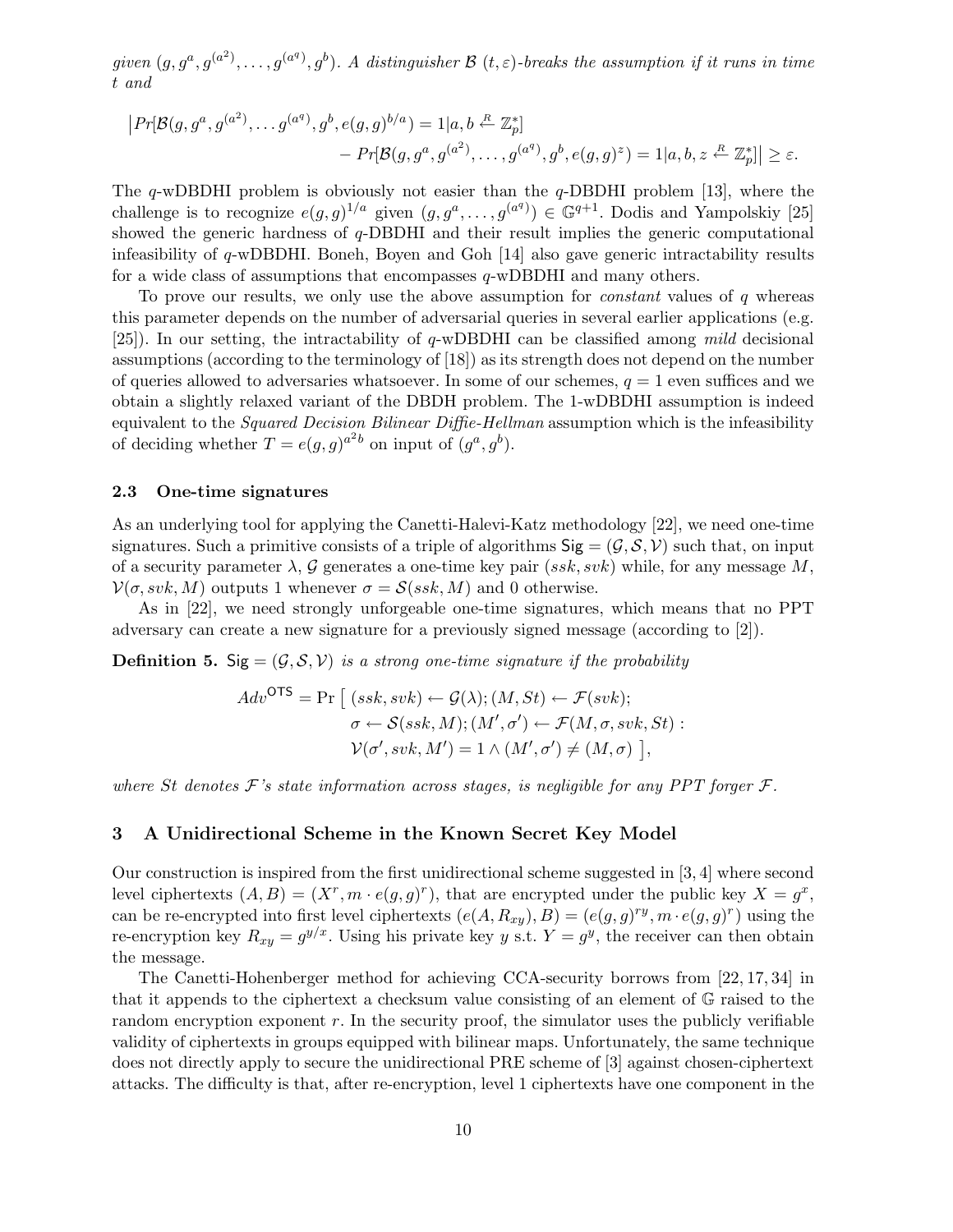target group  $\mathbb{G}_T$  and pairings cannot be used any longer to check the equality of two discrete logarithms in groups  $\mathbb{G}$  and  $\mathbb{G}_T$ . Therefore, the simulator cannot tell apart well-shaped level 1 ciphertexts from invalid ones.

The above technical issue is addressed by having the proxy replace  $A$  with a randomized pair  $(A', A'') = (R_{xy}^{1/t}, C_1^t) = (g^{y/(tx)}, X^{rt})$ , for a random "blinding exponent"  $t \stackrel{R}{\leftarrow} \mathbb{Z}_p^*$  $_{p}^{*}$  that hides the re-encryption key in  $C_1'$  $I_1'$ , in such a way that all ciphertext components but  $C_2$  remain in G. This still allows the second receiver holding y s.t.  $Y = g^y$  to compute  $m = C_2/e(A', A'')^{1/y}$ . To retain the publicly verifiable well-formedness of re-encrypted ciphertexts however, the proxy needs to include  $X<sup>t</sup>$  in the ciphertext so as to prove the consistency of the encryption exponent r w.r.t. the checksum value.

Of course, since the re-encryption algorithm is probabilistic, many first level ciphertexts may correspond to the same second level one. For this reason, we need to tolerate a harmless form of malleability (akin to those accepted as reasonable in [2, 20, 43]) of ciphertexts at level 1.

## 3.1 Description

Our system is reminiscent of the public key cryptosystem obtained by applying the Canetti-Halevi-Katz transform [22] to the second selective-ID secure identity-based encryption scheme described in  $[13]^{6}$ .

Like the Canetti-Hohenberger construction [19], the present scheme uses a strongly unforgeable one-time signature to tie several ciphertext components altogether and offer a safeguard against chosen-ciphertext attacks in the fashion of Canetti, Halevi and Katz [22]. For simplicity, the description below assumes that verification keys of the one-time signature are encoded as elements from  $\mathbb{Z}_p^*$  $_{p}^{*}$ . In practice, such verification keys are typically much longer than  $|p|$  and a collision-resistant hash function should be applied to map them onto  $\mathbb{Z}_p^*$  $_{p}^{\ast}$ .

– Global-setup(λ): given a security parameter  $\lambda$ , choose bilinear map groups ( $\mathbb{G}, \mathbb{G}_T$ ) of prime order  $p > 2^{\lambda}$ , generators  $g, u, v \stackrel{R}{\leftarrow} \mathbb{G}$  and a strongly unforgeable one-time signature scheme  $Sig = (G, S, V)$ . The global parameters are

$$
\mathsf{par} := \{\mathbb{G}, \mathbb{G}_T, g, u, v, \mathsf{Sig}\}.
$$

- Keygen( $\lambda$ ): user *i* sets his public key as  $X_i = g^{x_i}$  for a random  $x_i \stackrel{R}{\leftarrow} \mathbb{Z}_p^*$  $_{p}^{\ast}$ .
- ReKeygen $(x_i, X_j)$ : given user i's private key  $x_i$  and user j's public key  $X_j$ , generate the unidirectional re-encryption key  $R_{ij} = X_j^{1/x_i} = g^{x_j/x_i}$ .
- Enc<sub>1</sub> $(m, X_i, \text{par})$ : to encrypt a message  $m \in \mathbb{G}_T$  under the public key  $X_i$  at the first level, the sender proceeds as follows.
	- 1. Select a one-time signature key pair  $(ssk, svk) \stackrel{R}{\leftarrow} \mathcal{G}(\lambda)$  and set  $C_1 = svk$ .
	- 2. Pick  $r, t \stackrel{R}{\leftarrow} \mathbb{Z}_p^*$  $_{p}^{\ast}$  and compute

$$
C_2' = X_i^t \t C_2'' = g^{1/t} \t C_2''' = X_i^{rt} \t C_3 = e(g, g)^r \cdot m \t C_4 = (u^{svk} \cdot v)^r
$$

3. Generate a one-time signature  $\sigma = \mathcal{S}(ssk, (C_3, C_4))$  on  $(C_3, C_4)$ .

The ciphertext is  $C_i = (C_1, C'_2, C''_2, C'''_2, C_3, C_4, \sigma)$ .

<sup>&</sup>lt;sup>6</sup> It was actually shown in [35] that, although the security of the underlying IBE scheme relies on a rather strong assumption, a weaker assumption such as the one considered here suffices to prove the security of the resulting public key encryption scheme.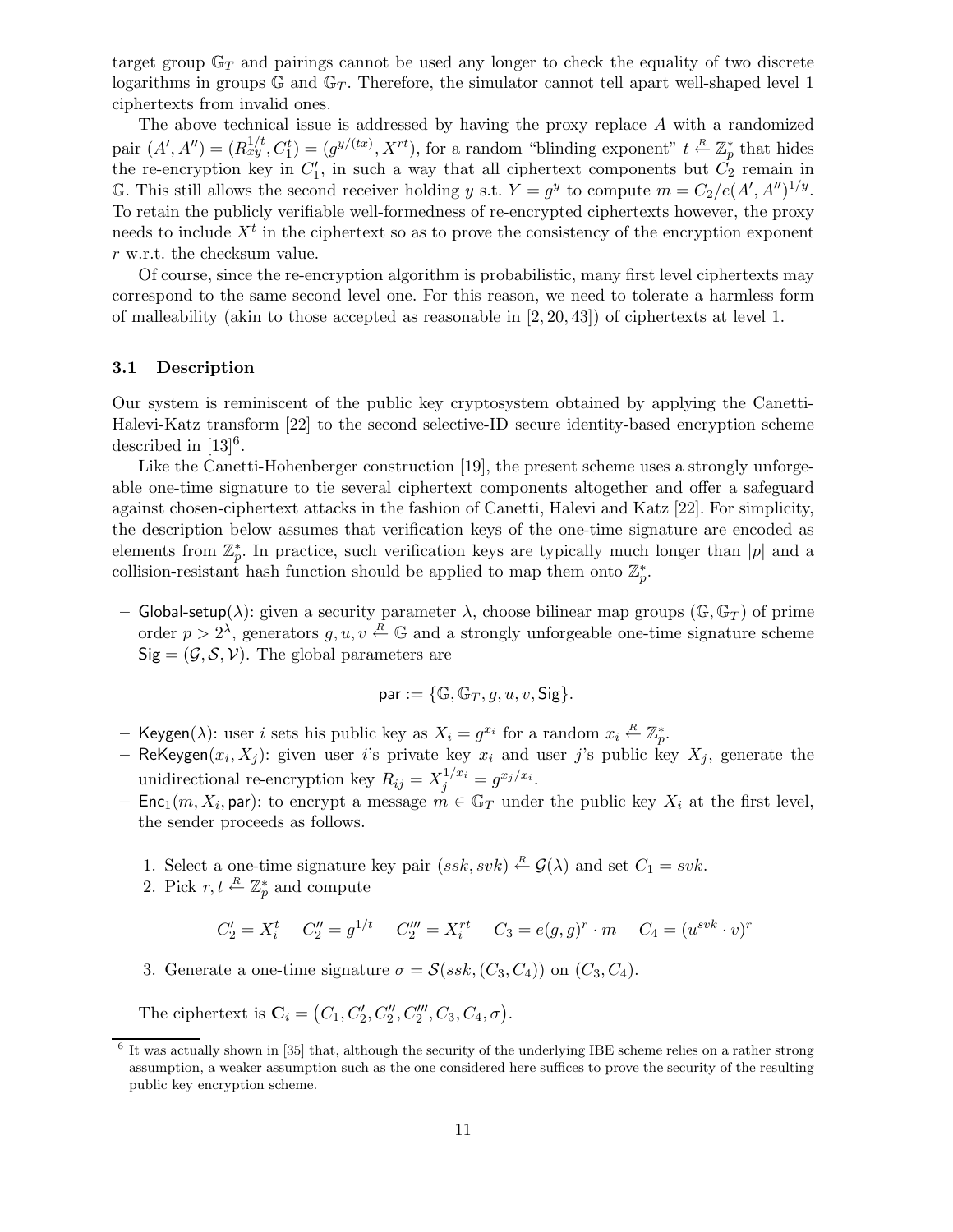- Enc<sub>2</sub> $(m, X_i, \text{par})$ : to encrypt a message  $m \in \mathbb{G}_T$  under the public key  $X_i$  at level 2, the sender conducts the following steps.
	- 1. Select a one-time signature key pair  $(ssk, svk) \stackrel{R}{\leftarrow} \mathcal{G}(\lambda)$  and set  $C_1 = svk$ .
	- 2. Choose  $r \stackrel{R}{\leftarrow} \mathbb{Z}_p^*$  $_{p}^{*}$  and compute

$$
C_2 = X_i^r \qquad C_3 = e(g, g)^r \cdot m \qquad C_4 = (u^{svk} \cdot v)^r
$$

3. Generate a one-time signature  $\sigma = \mathcal{S}(ssk, (C_3, C_4))$  on the pair  $(C_3, C_4)$ .

The ciphertext is  $\mathbf{C}_i = (C_1, C_2, C_3, C_4, \sigma)$ .

- ReEnc $(R_{ij}, \mathbf{C}_i)$ : on input of the re-encryption key  $R_{ij} = g^{x_j/x_i}$  and a ciphertext  $\mathbf{C}_i$  =  $(C_1, C_2, C_3, C_4, \sigma)$ , check the validity of the latter by testing the following conditions

$$
e(C_2, u^{C_1} \cdot v) = e(X_i, C_4)
$$
\n(1)

$$
\mathcal{V}(C_1, \sigma, (C_3, C_4)) = 1. \tag{2}
$$

If well-formed,  $\mathbf{C}_i$  is re-encrypted by choosing  $t \stackrel{R}{\leftarrow} \mathbb{Z}_p^*$  and computing

$$
C_2' = X_i^t \t C_2'' = R_{ij}^{1/t} = g^{(x_j/x_i)t^{-1}} \t C_2''' = C_2^t = X_i^{rt}
$$

The re-encrypted ciphertext is

$$
C_j = (C_1, C'_2, C''_2, C'''_2, C_3, C_4, \sigma).
$$

If ill-formed,  $\mathbf{C}_i$  is declared 'invalid'.

– Dec<sub>1</sub>( $\mathbf{C}_j$ ,  $sk_j$ ): the validity of a level 1 ciphertext  $\mathbf{C}_j$  is checked by testing if

$$
e(C'_2, C''_2) = e(X_j, g) \tag{3}
$$

$$
e(C_2'''', u^{C_1} \cdot v) = e(C_2', C_4)
$$
\n<sup>(4)</sup>

$$
\mathcal{V}(C_1, \sigma, (C_3, C_4)) = 1\tag{5}
$$

If relations (3)-(5) hold, the plaintext  $m = C_3/e(C_2'')$  $2^{\prime\prime}$ ,  $C_2^{\prime\prime\prime}$ )<sup>1/x<sub>j</sub></sup> is returned. Otherwise, the algorithm outputs 'invalid'.

 $-$  Dec<sub>2</sub>( $C_i, sk_i$ ): if the level 2 ciphertext  $\mathbf{C}_i = (C_1, C_2, C_3, C_4, \sigma)$  satisfies relations (1)-(2), receiver *i* can obtain  $m = C_3/e(C_2, g)^{1/x_i}$ . The algorithm outputs 'invalid' otherwise.

Outputs of the re-encryption algorithm are perfectly indistinguishable from level 1 ciphertexts produced by the sender. Indeed, if  $\tilde{t} = tx_i/x_j$ , we can write

$$
C_2' = X_i^t = X_j^{\tilde{t}} \qquad C_2'' = g^{(x_j/x_i)t^{-1}} = g^{\tilde{t}^{-1}} \qquad C_3''' = X_i^{rt} = X_j^{r\tilde{t}}.
$$

As in the original scheme described in [3], second level ciphertexts can be publicly turned into first level ciphertexts encrypted for the same receiver if the identity element of G is used as a re-encryption key.

In the first level decryption algorithm, relations  $(3)-(5)$  guarantee that re-encrypted ciphertexts have the correct shape. Indeed, since  $C_4 = (u^{C_1} \cdot v)^r$  for some unknown exponent  $r \in \mathbb{Z}_p$ , equality (4) implies that  $C_2''' = C_2'^r$ . From (3), it comes that  $e(C_2'')$  $e''_2, C''_2$ ) =  $e(X_j, g)^r$ .

We finally note that first level ciphertexts can be publicly re-randomized by changing  $\overline{(C'_2)}$  $C''_2, C''_3, C''_3$  into  $(C'^s_2, C''^{1/s}_2, C'''^{s})$  for a random  $s \in \mathbb{Z}_p^*$ \*, However, the pairing value  $e(C_2'')$  $_{2}^{\prime \prime },C_{2}^{\prime \prime \prime })$ remains constant and, re-randomizations of a given first level ciphertext are publicly detectable.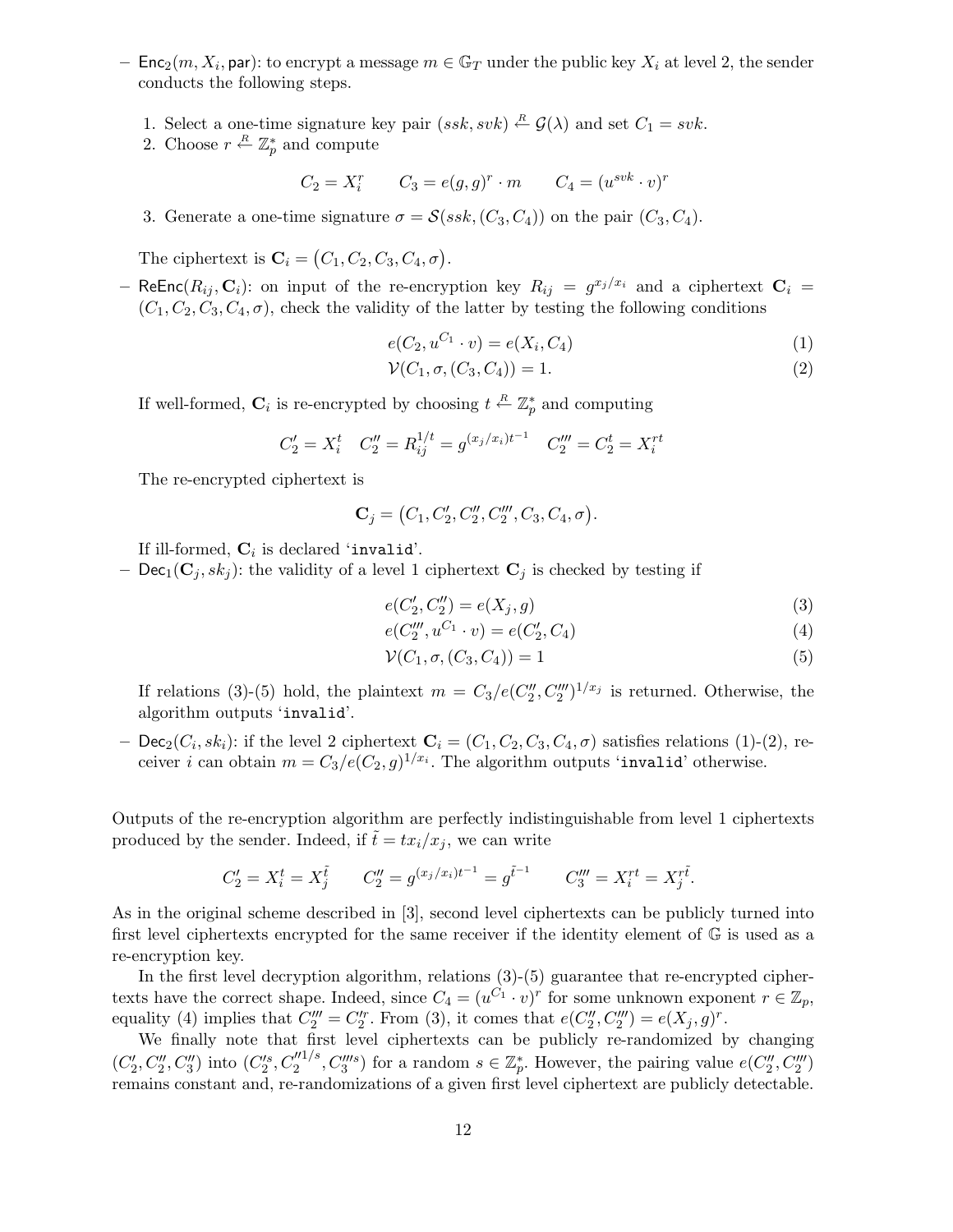## 3.2 Security

For convenience, we will prove security under an equivalent formulation of the 3-wDBDHI assumption.

**Lemma 1.** The 3-wDBDHI problem is equivalent to decide whether T equals  $e(g, g)^{b/a^2}$  or a random value given  $(g, g^{1/a}, g^a, g^{(a^2)}, g^b)$  as input.

*Proof.* Given elements  $(g, g^{1/a}, g^a, g^{(a^2)}, g^b, T)$ , we can construct a 3-wDBDHI instance by setting  $(y = g^{1/a}, y^A = g, y^{(A^2)} = g^a, y^{(A^3)} = g^{(a^2)}, y^B = g^b)$ , which implicitly defines  $A = a$  and  $B = ab$ . Then, we have  $e(y, y)^{B/A} = e(g^{1/a}, g^{1/a})^{(ab)/a} = e(g, g)^{b/a^2}$ . The converse implication is easily established and demonstrates the equivalence between both problems. ⊓⊔

Theorem 1. Assuming the strong unforgeability of the one-time signature, the scheme is RCCAsecure at level 2 under the 3-wDBDHI assumption.

*Proof.* Let  $(g, A_{-1} = g^{1/a}, A_1 = g^a, A_2 = g^{(a^2)}, B = g^b, T$  be a modified 3-wDBDHI instance. We build an algorithm B deciding if  $T = e(g, g)^{b/a^2}$  out of a successful RCCA adversary A.

Before describing  $\beta$ , we first define an event  $F_{\text{OTS}}$  and bound its probability to occur. Let  $\mathbf{C}^* = (svk^*, C_2^*, C_3^*, C_4^*, \sigma^*)$  denote the challenge ciphertext given to A in the game. Let  $F_{\text{OTS}}$  be the event that, at some point, A issues a decryption query for a first level ciphertext  $\mathbf{C} = (svk^*, C'_2, C''_2, C'''_2, C_3, C_4, \sigma)$  or a re-encryption query  $\mathbf{C} = (svk^*, C_2, C_3, C_4, \sigma)$  where  $(C_3, C_4, \sigma) \neq (C_3^*, C_4^*, \sigma^*)$  but  $\mathcal{V}(\sigma, svk, (C_3, C_4)) = 1$ . In the "find" stage, A has simply no information on  $svk^*$ . Hence, the probability of a pre-challenge occurrence of  $F_{\text{OTS}}$  does not exceed  $q_O \cdot \delta$  if  $q_O$  is the overall number of oracle queries and  $\delta$  denotes the maximal probability (which by assumption does not exceed  $1/p$ ) that any one-time verification key svk is output by  $\mathcal G$ . In the "guess" stage,  $F_{\text{OTS}}$  clearly gives rise to an algorithm breaking the strong unforgeability of the one-time signature. Therefore, the probability  $Pr[F_{\text{OTS}}] \leq q_O/p + Adv^{\text{OTS}}$ , where the second term accounts for the probability of definition 5, must be negligible by assumption.

We now proceed with the description of  $\beta$  that simply halts and outputs a random bit if  $F_{\text{OTS}}$ occurs. In a preparation phase, B generates a one-time signature key pair  $(ssk^*, svk^*) \leftarrow \mathcal{G}(\lambda)$ and provides A with public parameters including  $u = A_1^{\alpha_1}$  and  $v = A_1^{-\alpha_1 s v k^*} \cdot A_2^{\alpha_2}$  for random  $\alpha_1, \alpha_2 \overset{R}{\leftarrow} \mathbb{Z}_p^*$ \*. Observe that u and v define a "hash function"  $F(svk) = u^{svk} \cdot v = A_1^{\alpha_1(svk - svk^*)}$  $\frac{\alpha_1(sv\kappa - sv\kappa)}{1}$ .  $A_2^{\alpha_2}$ . In the following, we call HU the set of honest parties, including user  $i^*$  that is assigned the target public key  $pk^*$ , and CU the set of corrupt parties. Throughout the game,  $A$ 's environment is simulated as follows.

- Key generation: public keys of honest users  $i \in HU \setminus \{i^{\star}\}\$ are defined as  $X_i = A_1^{x_i} = g^{ax_i}$ for a randomly chosen  $x_i \stackrel{R}{\leftarrow} \mathbb{Z}_p^*$ . The target user's public key is set as  $X_{i^*} = A_2^{x_{i^*}} = g^{(x_i \star a^2)}$ with  $x_{i^*} \stackrel{R}{\leftarrow} \mathbb{Z}_p^*$ \*. The key pair of a corrupt user  $i \in CU$  is set as  $(X_i = g^{x_i}, x_i)$ , for a random  $x_i \stackrel{R}{\leftarrow} \mathbb{Z}_p^*$ \*, so that  $(X_i, x_i)$  can be given to A. To generate re-encryption keys  $R_{ij}$  from player i to player j,  $\beta$  has to distinguish several situations:
	- If  $i \in H\mathbb{U}\backslash\{i^*\}$  and  $j = i^*$ ,  $\mathcal{B}$  returns  $R_{ii^*} = A_1^{x_{i^*}/x_i} = g^{x_{i^*}a^2/(ax_i)}$  which is a valid re-encryption key.
	- If  $i = i^*$  and  $j ∈ HU \setminus \{i^* \}, \mathcal{B}$  responds with  $R_{i^*j} = A_{-1}^{x_i/x_i*} = g^{(ax_i/(x_i*a^2))}$  that has also the correct distribution.
	- If  $i, j \in HU \setminus \{i^{\star}\}, \mathcal{B}$  returns  $R_{ij} = g^{x_j/x_i} = g^{(ax_j)/(ax_i)}$ .
	- $-$  If  $i ∈ HU \setminus {i<sup>*</sup>}$  and  $j ∈ CU$ , B outputs  $R_{ij} = A_{-1}^{x_j/x_i} = g^{x_j/(ax_i)}$  which is also computable.
- Re-encryption queries: when facing a re-encryption query from user  $i$  to user  $j$  for a second level ciphertext  $C_i = (C_1, C_2, C_3, C_4, \sigma)$ , B returns 'invalid' if relations (1)-(2) are not satisfied.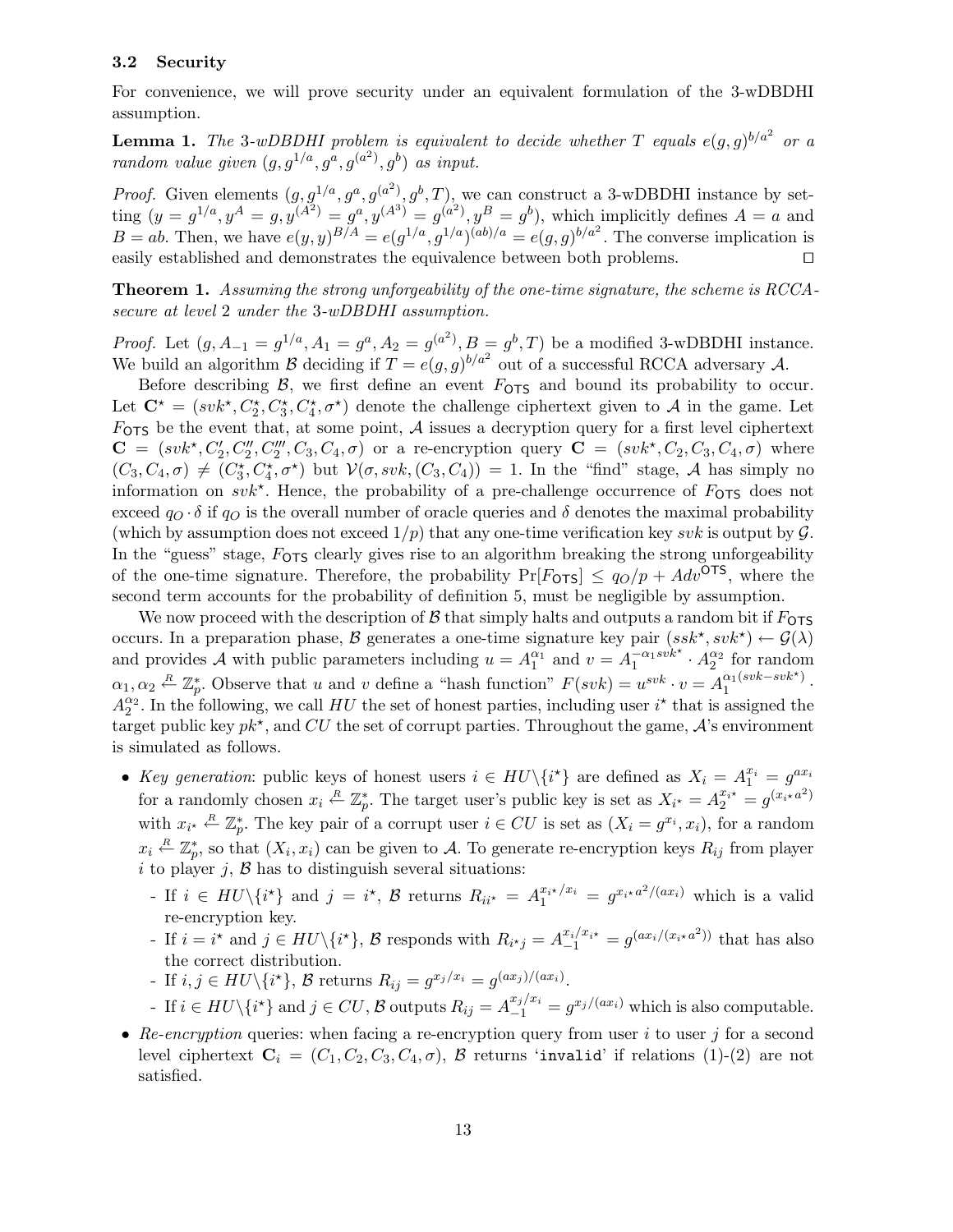- For if  $i \neq i^*$  or if  $i = i^*$  and  $j \in HU \setminus \{i^*\}, \mathcal{B}$  simply re-encryption set the re-encryption key  $R_{ij}$  which is available in either case.
- If  $i = i^*$  and  $j \in CU$ ,
	- $\cdot$  If  $C_1 = svk^*$ ,  $\beta$  is faced with an occurrence of  $F_{\text{OTS}}$  and halts. Indeed, re-encryptions of the challenge ciphertext towards corrupt users are disallowed in the "guess" stage. Therefore,  $(C_3, C_4, \sigma) \neq (C_3^*, C_4^*, \sigma^*)$  since we would have  $C_2 \neq C_2^*$  and  $i \neq i^*$  if  $(C_3, C_4, \sigma) = (C_3^{\star}, C_4^{\star}, \sigma^{\star}).$
	- We are thus left with the case  $C_1 \neq svk^*$ ,  $i = i^*$  and  $j \in CU$ . Given  $C_2^{1/x_{i^*}} = A_2^r$ , from  $C_4 = F(svk)^r = (A_1^{\alpha_1(svk - svk^*)})$  $A_1^{(\textit{svk}-\textit{svk}^{\star})} \cdot A_2^{\alpha_2})^r$ ,  ${\cal B}$  can compute

$$
A_1^r = (g^a)^r = \left(\frac{C_4}{C_2^{\alpha_2/x_{i\star}}}\right)^{\frac{1}{\alpha_1(svk - svk^{\star})}}.
$$
 (6)

Knowing  $g^{ar}$  and user j's private key  $x_j$ ,  $\mathcal{B}$  picks  $t \stackrel{R}{\leftarrow} \mathbb{Z}_p^*$  to compute

$$
C_2' = A_1^t = g^{at} \qquad C_2'' = A_{-1}^{x_j/t} = (g^{1/a})^{x_j/t} \qquad C_2''' = (A_1^r)^t = (g^{ar})^t
$$

and return  $\mathbf{C}_j = (C_1, C'_2, C''_3, C_3, C_4, \sigma)$  which has the proper distribution. Indeed, if we set  $\tilde{t} = at/x_i$ , we have

$$
C_2' = X_j^{\tilde{t}}
$$
  $C_2'' = g^{1/\tilde{t}}$   $C_2''' = X_j^{r\tilde{t}}$ .

- First level decryption queries: at any time, A may ask for the decryption of a first level ciphertext  $\mathbf{C}_j = (C_1, C'_2, C''_2, C'''_3, C_3, C_4, \sigma)$  under a public key  $X_j$ . For such a request, B returns 'invalid' if relations (3)-(5) do not hold. We assume that  $j \in HU$  since B can decrypt using the known private key otherwise. Let us first assume that  $C_1 = C_1^* =$ svk<sup>\*</sup>. If  $(C_3, C_4, \sigma) \neq (C_3^*, C_4^*, \sigma^*)$ ,  $\beta$  is presented with an occurrence of  $F_{\text{OTS}}$  and halts. If  $(C_3, C_4, \sigma) = (C_3^*, C_4^*, \sigma^*)$ , B outputs  $\perp$  which deems  $C_j$  as a Derivative of the challenge pair  $(C^*, X_{i^*})$ . Indeed, it must be the case that  $e(C''_2)$  $\binom{n}{2}$ ,  $C_2''''$  =  $e(g, X_j)^r$  for the same underlying exponent r as in the challenge phase. We now assume  $C_1 \neq svk^*$ .
	- If  $j \in HU \backslash \{i^{\star}\}, X_j = g^{ax_j}$  for a known  $x_j \in \mathbb{Z}_p^*$ p . The validity of the ciphertext ensures that  $e(C_2'$  $Z''_2, C'''_2$ ) =  $e(X_j, g)^r = e(g, g)^{arx_j}$  and  $C_4 = F(svk)^r = g^{\alpha_1 ar(svk - svk^*)} \cdot g^{a^2r\alpha_2}$  for some  $r \in \mathbb{Z}_p$ . Therefore,

$$
e(C_4, A_{-1}) = e(C_4, g^{1/a}) = e(g, g)^{\alpha_1 r (svk - svk^*)} \cdot e(g, g)^{ar\alpha_2}
$$
\n(7)

and

$$
e(g,g)^r = \left(\frac{e(C_4, A_{-1})}{e(C_2'', C_2''')^{\alpha_2/x_j}}\right)^{\frac{1}{\alpha_1(svk - svk^*)}}
$$
(8)

.

reveals the plaintext m since  $s v k \neq s v k^*$ .

- If  $j = i^*$ , we have  $X_j = g^{(x_i \star a^2)}$  for a known exponent  $x_{i^*} \in \mathbb{Z}_p^*$ . Since we know that

$$
e(C_2'', C_2''') = e(X_{i^*}, g)^r = e(g, g)^{a^2 r x_{i^*}}
$$
  

$$
e(C_4, g) = e(g, g)^{\alpha_1 ar(svk - svk^*)} \cdot e(g, g)^{a^2 r \alpha_2},
$$

 $B$  can first obtain

$$
\gamma = e(g, g)^{ar} = \left(\frac{e(C_4, g)}{e(C_2'', C_2''')^{\alpha_2/x_{i^{\star}}}}\right)^{\frac{1}{\alpha_1(svk - svk^{\star})}}
$$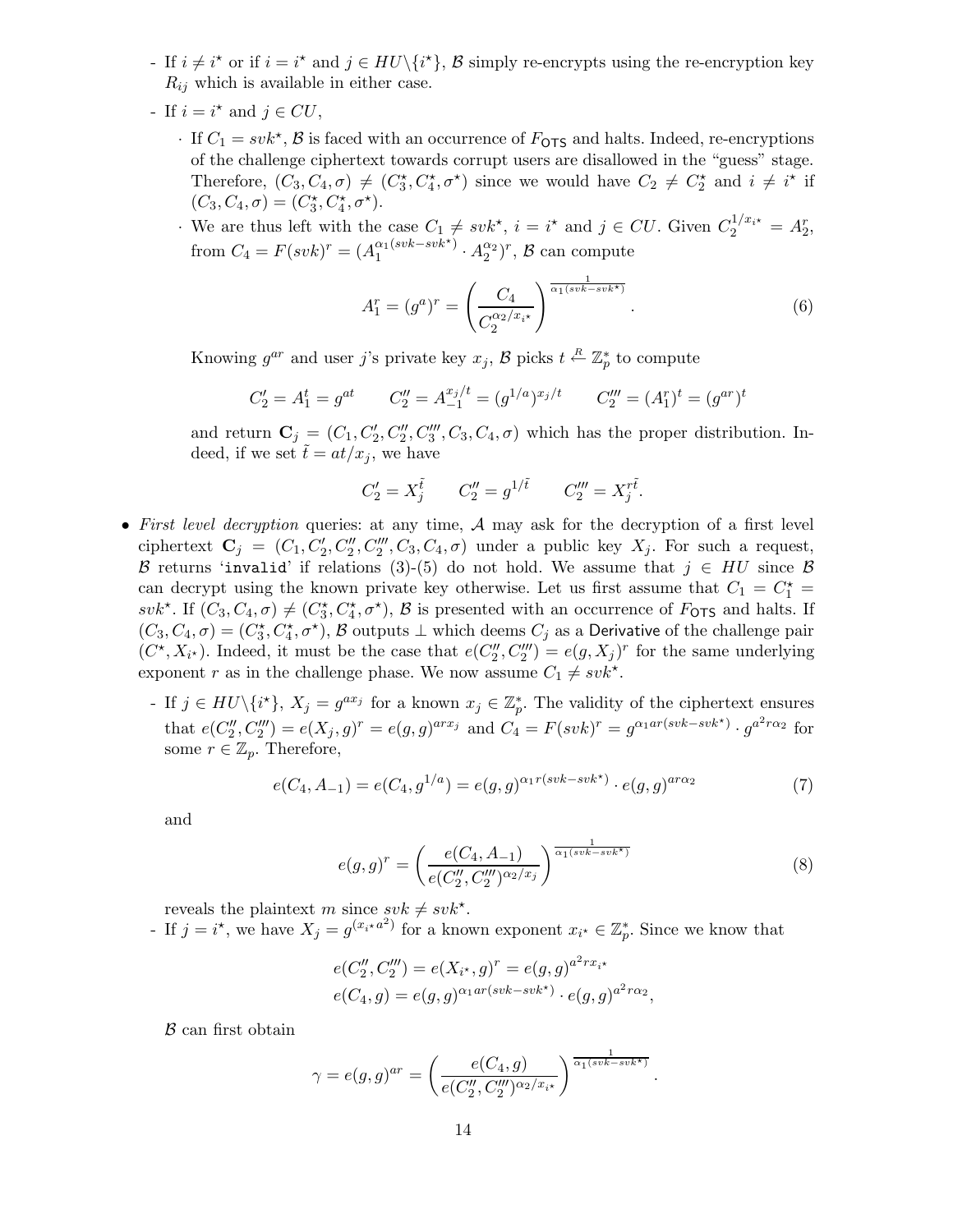Together with relation (7),  $\gamma$  in turn uncovers

$$
e(g,g)^r = \left(\frac{e(C_4, A_{-1})}{\gamma^{\alpha_2/x_{i^{\star}}}}\right)^{\frac{1}{\alpha_1(svk - svk^{\star})}}
$$

and the plaintext  $m = C_3/e(g, g)^r$ .

In the "guess" stage, B must check that m differs from messages  $m_0, m_1$  involved in the challenge query. If  $m \in \{m_0, m_1\}$ ,  $\beta$  returns  $\bot$  according to the RCCA-security rules.

• Challenge: when she decides that the first phase is over, A chooses messages  $(m_0, m_1)$ . At this stage, B flips a coin  $d^* \stackrel{R}{\leftarrow} \{0,1\}$  and generates the challenge ciphertext  $\mathbf{C}^*$  as

$$
C_1^* = s v k^* \quad C_2^* = B^{x_{i^*}} \quad C_3^* = m_{d^*} \cdot T \quad C_4^* = B^{\alpha_2}
$$

and  $\sigma = \mathcal{S}(ssk^{\star}, (C_3^{\star}, C_4^{\star}))$ .

Since  $X_{i^*} = A_2^{x_{i^*}} = g^{x_{i^*}a^2}$  and  $B = g^b$ ,  $\mathbb{C}^*$  is a valid encryption of  $m_{d^*}$  with the random exponent  $r = b/a^2$  if  $T = e(g, g)^{b/a^2}$ . In contrast, if T is random in  $\mathbb{G}_T$ ,  $\mathbb{C}^*$  perfectly hides  $m_{d^*}$ and A cannot guess  $d^*$  with better probability than 1/2. When A eventually outputs her result  $d' \in \{0,1\}, \mathcal{B}$  decides that  $T = e(g,g)^{b/a^2}$  if  $d' = d^*$  and that T is random otherwise. □

Theorem 2. Assuming the strong unforgeability of the one-time signature, the scheme is RCCAsecure at level 1 under the 3-wDBDHI assumption.

*Proof.* The proof is very similar to the one of theorem 1. We construct an algorithm  $\beta$  that is given a 3-wDBDHI instance  $(g, A_{-\frac{1}{2}} = g^{1/a}, A_1 = g^a, A_2 = g^{(a^2)}, B = g^b, T)$  and uses the adversary A to decide if  $T = e(g, g)^{b/a^2}$ .

Before describing  $\beta$ , we consider the same event  $F_{\text{OTS}}$  as in the proof of theorem 1 except that it can only arise during a decryption query (since there is no re-encryption oracle). Assuming the strong unforgeability of the one-time signature, such an event occurs with negligible probability as detailed in the proof of theorem 1. We can now describe our simulator  $\beta$  that simply halts and outputs a random bit if  $F_{\text{OTS}}$  ever occurs. Let also  $\mathbf{C}^{\star} = (C_1^{\star}, C_2^{\prime})$  $^{\star}, C''_2$  $^{\star}, C_2'''$  $^{\star}, C_{3}^{\star}, C_{4}^{\star}, \sigma^{\star})$ denote the challenge ciphertext at the first level.

Algorithm B generates a one-time key pair  $(ssk^*, svk^*) \leftarrow \mathcal{G}(\lambda)$  and the same public parameters as in theorem 1. Namely, it sets  $u = A_1^{\alpha_1}$  and  $v = A_1^{-\alpha_1 s v k^*} \cdot A_2^{\alpha_2}$  with  $\alpha_1, \alpha_2 \stackrel{R}{\leftarrow} \mathbb{Z}_p^*$  $_{p}^{*}$  so that  $F(svk) = u^{svk} \cdot v = A_1^{\alpha_1(svk - svk^*)}$  $A_1^{(\alpha_1(\text{svk}-\text{svk}^*))} \cdot A_2^{\alpha_2}$ . As in the proof of theorem 1, i<sup>\*</sup> identifies the target receiver. The attack environment is simulated as follows.

- Key generation: for corrupt users  $i \in CU$  and honest ones  $i \in HU \setminus \{i^*\}, \mathcal{B}$  sets  $X_i = g^{x_i}$  for a random  $x_i \stackrel{R}{\leftarrow} \mathbb{Z}_p^*$ . The target user's public key is defined as  $X_{i^*} = A_1$ . For corrupt users  $i \in CU$ ,  $X_i$  and  $x_i$  are both revealed. All re-encryption keys are computable and given to A. Namely,  $R_{ij} = g^{x_j/x_i}$  if  $i, j \neq i^{\star}$ ;  $R_{i^{\star}j} = A^{x_j}_{-i}$  $_{-1}^{x_j}$  and  $R_{ji*} = A_1^{1/x_j}$  $j^{1/x_j}$  for  $j \neq i^*$ .
- First level decryption queries: when a ciphertext  $\mathbf{C}_j = (C_1, C'_2, C''_2, C'''_2, C_3, C_4, \sigma)$  is queried for decryption w.r.t. a public key  $X_j$ ,  $\beta$  returns 'invalid' if relations (3)-(5) do not hold. We assume that  $j = i^*$  since  $\beta$  can decrypt using the known private key  $x_j$  otherwise. We have  $C_2' = A_1^t, C_2'' = g^{1/t}, C_2''' = A_1^{rt}$  for unknown exponents  $r, t \in \mathbb{Z}_p^*$ \*. Since  $e(C_2'')$  $e''_2, C''_2$  =  $e(g, g)^{ar}$ and

$$
e(C_4, A_{-1}) = e(g, g)^{\alpha_1 r(svk - svk^*)} \cdot e(g, g)^{ar \alpha_2},
$$

B can obtain

$$
e(g,g)^r = \left(\frac{e(C_4, A_{-1})}{e(C_2'', C_2''')^{\alpha_2}}\right)^{\frac{1}{\alpha_1(svk - svk^*)}}
$$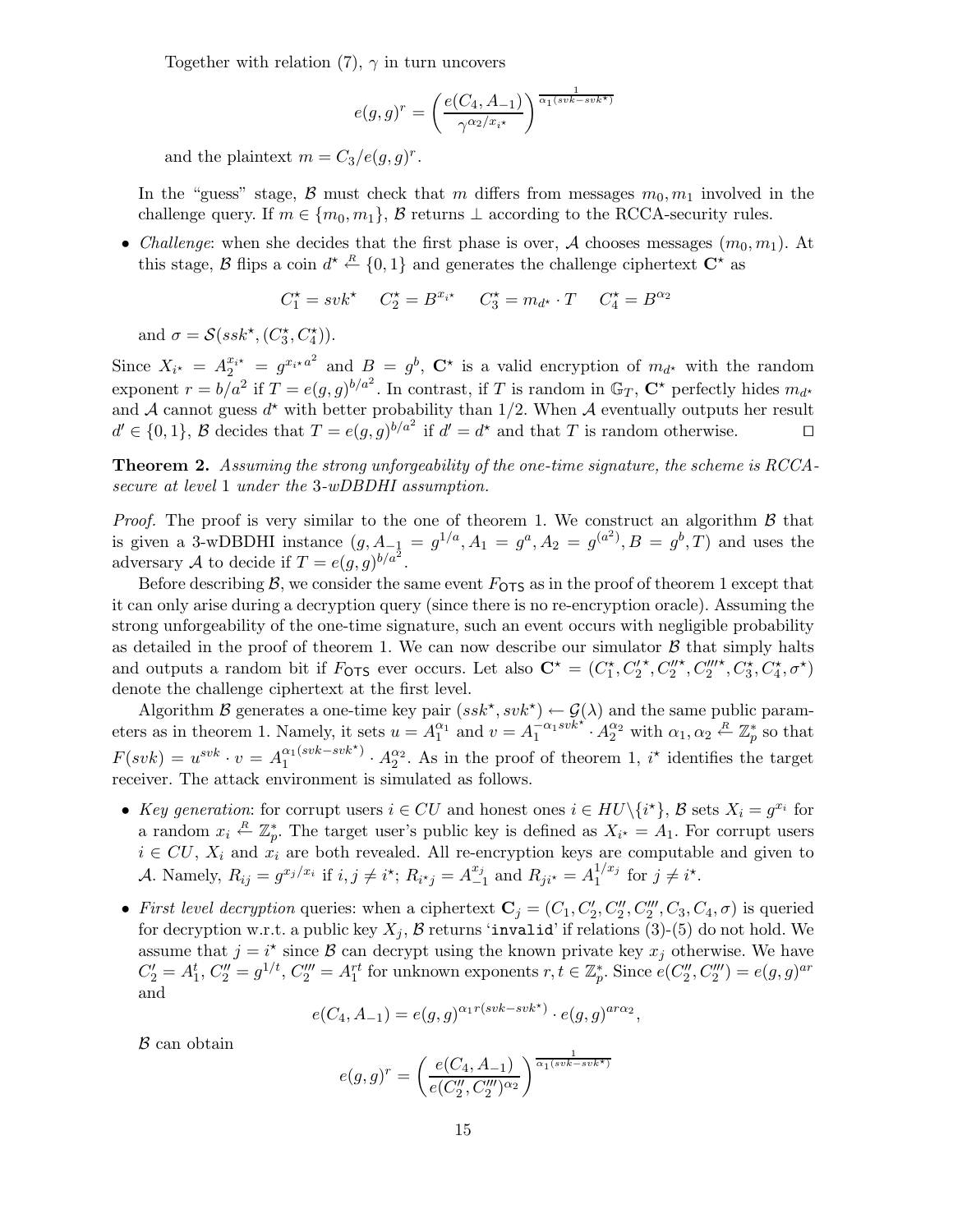which reveals the plaintext  $m = C_3/e(g,g)^r$  as long as  $s v k \neq s v k^*$ . In the event that  $C_1 = svk^*$  in a post-challenge query,

- If  $e(C''_2, C'''_2) = e(C''_2)$  $^{\star}, C_2'''$ <sup>\*</sup>),  $\beta$  returns  $\bot$ , meaning that  $\mathbf{C}_j$  is simply a re-randomization (and thus a Derivative) of the challenge ciphertext.
- Otherwise, we necessarily have  $(C_3^*, C_4^*, \sigma^*) \neq (C_3, C_4, \sigma)$ , which is an occurrence of  $F_{\text{OTS}}$ and implies  $\mathcal{B}$ 's termination.

In the "guess" stage,  $\beta$  must ensure that m differs from messages  $m_0, m_1$  of the challenge phase before answering the query.

• Challenge: when the first phase is over, A outputs messages  $(m_0, m_1)$  and B flips a bit  $d^* \stackrel{R}{\leftarrow} \{0,1\}$ . Then, it chooses  $\mu \stackrel{R}{\leftarrow} \mathbb{Z}_p^*$  and sets

$$
C_2^{\prime \star} = A_2^{\mu}
$$
  $C_2^{\prime \star} = A_{-1}^{1/\mu}$   $C_2^{\prime \prime \star} = B^{\mu}$   
\n $C_1^{\star} = svk^{\star}$   $C_3^{\star} = m_{d^{\star}} \cdot T$   $C_4^{\star} = B^{\alpha_2}$ 

and  $\sigma = \mathcal{S}(ssk^{\star}, (C_3^{\star}, C_4^{\star}))$ .

Since  $X_{i^*} = A_1$  and  $B = g^b$ ,  $\mathbb{C}^*$  is a valid encryption of  $m_{d^*}$  with the random exponents  $r = b/a^2$ and  $t = a\mu$  whenever  $T = e(g, g)^{b/a^2}$ . When T is random,  $\mathbb{C}^*$  perfectly hides  $m_{d^*}$  and A cannot guess  $d^*$  with better probability than 1/2. Eventually,  $\beta$  bets that  $T = e(g, g)^{b/a^2}$  if A correctly guesses  $d^*$  and that T is random otherwise.  $\Box$ 

#### 3.3 Efficiency

The first level decryption algorithm can be optimized using ideas from [34, 36]. Namely, verification tests  $(3)-(4)$  can be simultaneously achieved with high confidence by the receiver who can choose a random  $\alpha \stackrel{R}{\leftarrow} \mathbb{Z}_p^*$  $_{p}^{*}$  and test whether

$$
\frac{e(C_2',C_2''\cdot C_4^\alpha)}{e(C_2'',u^{svk}\cdot v)^\alpha}=e(g,g)^{x_j}.
$$

Hence, computing a quotient of two pairings (which is faster than evaluating two independent pairings [28]) and two extra exponentiations suffice to check the validity of the ciphertext.

It could also be desirable to shorten ciphertexts that are significantly lengthened by one-time signatures and their public keys. To this end, ideas from Boyen, Mei and Waters [17] allow for fairly compact ciphertexts as components  $C_1$  and  $\sigma$  become unnecessary if the checksum value  $C_4$  is computed using the Waters "hashing" technique [45] applied to a collision-resistant hash of  $C_3$ . This improvement in the ciphertext size unfortunately comes at the expense of a long public key (made of about 160 elements of  $\mathbb{G}$  as in [45]) and a loose reduction.

In the random oracle model, we can simultaneously keep short public keys and ciphertexts if we compute  $C_4 = H(C_3)^r$  using a random oracle  $H: \{0,1\}^* \to \mathbb{G}$ . By programming the latter using standard techniques in the security proof, we additionally get a tight security reduction.

It is also worth mentioning that the random oracle model allows dispensing with trusted setup assumptions for the generation of  $u, v \in \mathbb{G}$ , the discrete logarithms of which must be safely erased by the trusted party performing the setup in the above description of the scheme.

## 4 Schemes in the Chosen-Key Model

In this section, we suggest modifications of our first scheme that can be proven secure in the sense of definition 3, where dishonest users' public keys can be arbitrarily chosen on-the-fly by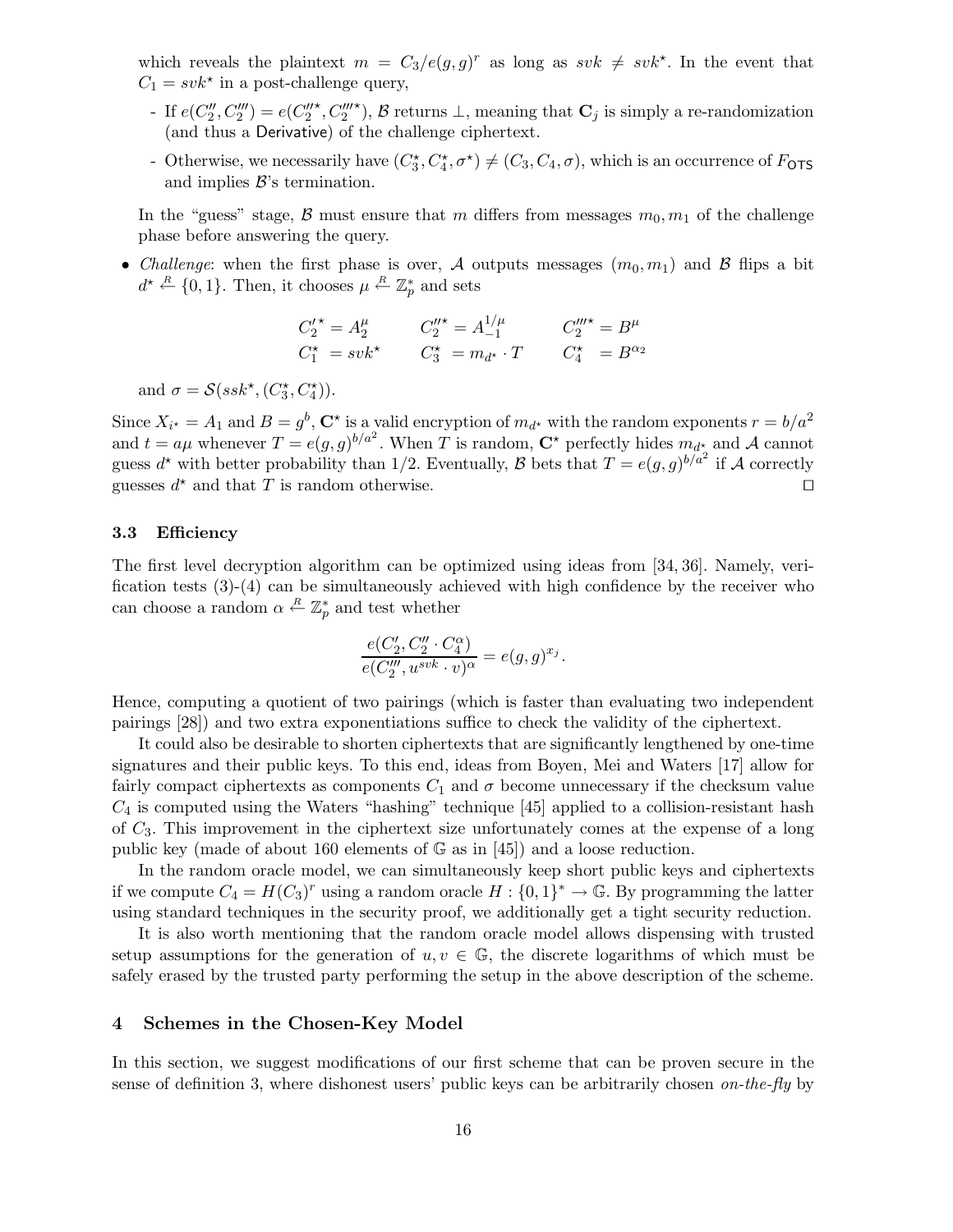the adversary invoking the delegation oracle and the re-encryption oracle.

The main construction that we describe allows for temporary delegations: re-encryption keys are associated with definite time periods during which they can be used to translate ciphertexts. The simpler case where delegations are permanent is tackled with by merely instantiating the scheme with a single time period as explained in section 4.2.

#### 4.1 A Non-Interactive Scheme with Temporary Delegation

We describe a scheme supporting temporary delegation. Like temporary unidirectional PRE suggested in  $[3, 4, 37]^7$ , it only allows the proxy to re-encrypt messages from A to B during a limited time period, but takes a different approach. Prior proposals involve a trusted server that changes system-wide parameters at discrete time intervals: at the beginning of period i, the server publicizes a group element  $h_i \in \mathbb{G}$  that erases the old one  $h_{i-1}$ . If the scheme must be prepared for L time periods, elements  $h_1, \ldots, h_L$  can alternatively be generated all at once at setup time. This removes the need for a trusted server but incurs linear public storage in the number of time periods. In the random oracle model, the sequence  $\{h_i\}_{i=1,\dots,L}$  can be derived from a random oracle but, even in this case, schemes of  $[3, 4, 37]$  retain an interactive (albeit simple) delegation protocol where delegatees publish a delegation acceptance value at the beginning of each period during which they must be able to receive delegations.

We depart from [3, 4, 37] in that we do not assume changing public parameters produced by a trusted server. Public parameters are fixed for the lifetime of the system and we do not require the random oracle model either. Also, our delegation mechanism is kept entirely non-interactive and does not require any action from the delegatee who remains entirely passive: delegation is achieved via a single message sent by the delegator to the proxy as in section 3.

We assume that the scheme is prepared for a polynomial (in  $\lambda$ ) number L of time periods. In the description hereafter, both encryption algorithms and the re-encryption algorithm all take the period number  $\ell$  as additional input.

The scheme mixes the ideas of our first construction with the first identity-based encryption scheme suggested by Boneh and Boyen [13]. More precisely, the generation of re-encryption keys is randomized and actually reminiscent of the algorithm deriving decryption keys from identities in the IBE system (when period numbers are seen as identities). In a nutshell, the translation key from *i* to *j* during period  $\ell \in \{1, ..., L\}$  consists of a pair  $(A_{ij\ell}, B_{ij\ell}) = (X_j^{1/x_i})$  $j^{1/x_i} \cdot F_i(\ell)^r, X_i^r)$ for some  $r \stackrel{R}{\leftarrow} \mathbb{Z}_p^*$  and where  $F_i: \{1, \ldots, L\} \to \mathbb{G}$  is an identity-hashing function such as the one used in [13]. The pair  $(A_{ij\ell}, B_{ij\ell})$  satisfies  $e(X_i, A_{ij\ell}) = e(X_j, g) \cdot e(F_i(\ell), B_{ij\ell})$ . Then, when ciphertexts are computed as  $(X_i^s, F_i(\ell)^s, m \cdot e(g, g)^s)$  at level 2, the underlying idea of the reencryption algorithm is to translate them into

$$
(e(X_j,g)^s, \ m \cdot e(g,g)^s) = \big(e(X_i^s,A_{ij\ell})/e(F_i(\ell)^s,B_{ij\ell}), \ m \cdot e(g,g)^s\big).
$$

In order to preserve the publicly verifiable validity of first level ciphertexts however, the technique of section 3 must be applied twice to postpone the (implicit) calculation of both  $e(X_i^s, A_{ij\ell})$ and  $e(F_i(\ell)^s, B_{ij\ell})$  until the decryption at level 1.

– Global-setup( $\lambda$ ): is exactly as in section 4. Common parameters consist of

$$
\mathsf{par} := \bigl(\mathbb{G}, \mathbb{G}_T, g, u, v, \mathsf{Sig}\bigr).
$$

<sup>7</sup> The original version of this paper [37] described a temporary scheme in the same vein as the one suggested by section 3.2 in [3, 4]. This section re-considers the problem of temporary unidirectional delegation by removing interaction with the delegatee in the generation of temporary re-encryption keys and avoiding the reliance on a time server.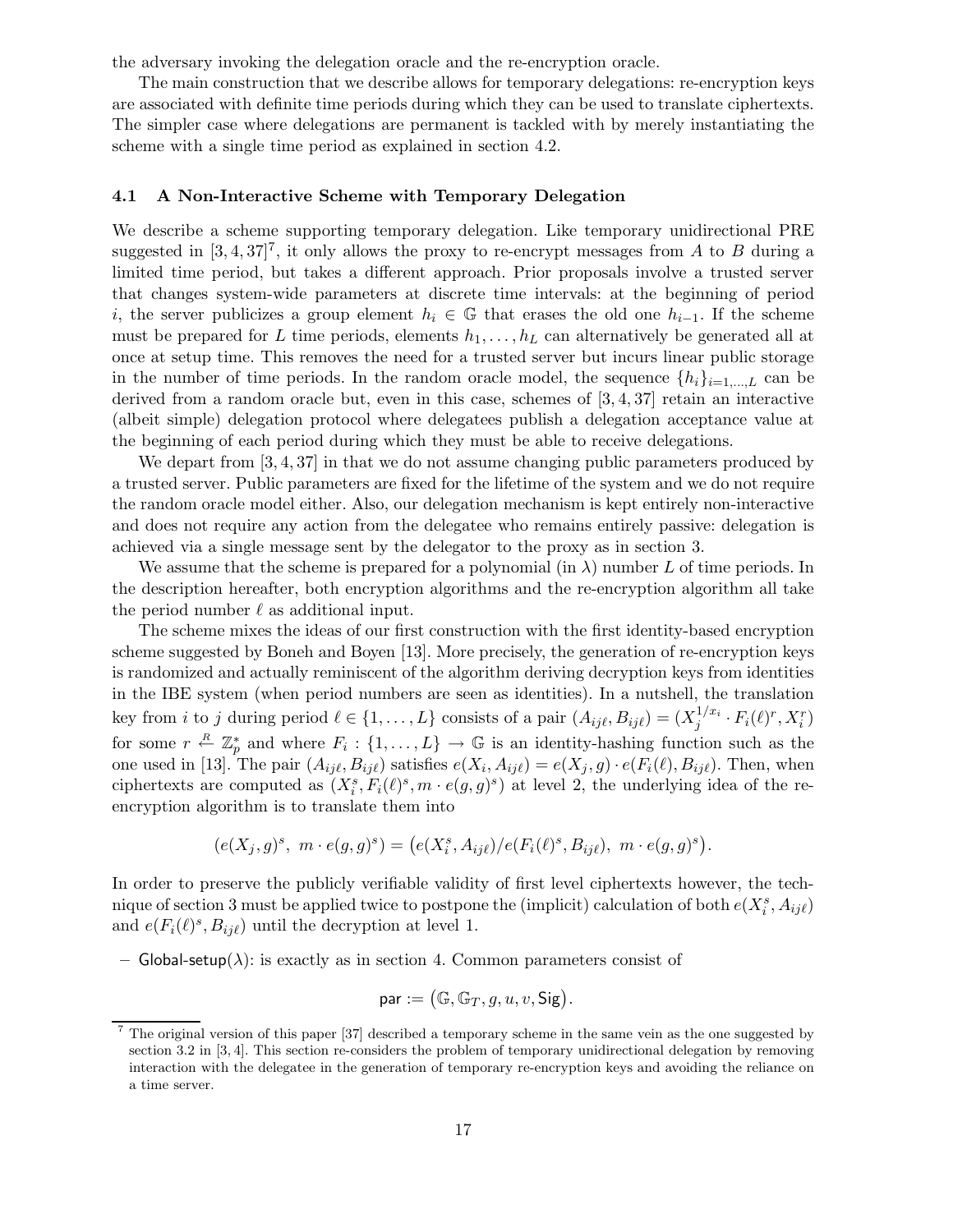- $-$  Keygen( $\lambda$ ): user *i* sets his public key as a pair  $pk_i = (X_i = g^{x_i}, Y_i = g^{y_i})$  with  $(x_i, y_i) \stackrel{R}{\leftarrow} (\mathbb{Z}_p^*)^2$ . Those values implicitly define a function  $F_i: \{1, \ldots, L\} \to \mathbb{G}$  such that  $F_i(\ell) = g^{\ell} \cdot Y_i$ .
- ReKeygen $(sk_i, pk_j, \ell)$ : given user *i*'s private key  $sk_i = (x_i, y_i)$ , the public key  $pk_j = (X_j, Y_j)$ of user j and a period number  $\ell \in \{1, \ldots, L\}$ , the delegator i generates a unidirectional re-encryption key for period  $\ell$  as

$$
R_{ij\ell} = (A_{ij\ell}, B_{ij\ell}) = (X_j^{1/x_i} \cdot F_i(\ell)^r, X_i^r)
$$

where  $X_i, Y_i$  are part of i's key  $pk_i, r \in \mathbb{Z}_p^*$  is a randomly chosen exponent.

- Enc<sub>1</sub> $(m, pk_i, \ell, \text{par})$ : to encrypt  $m \in \mathbb{G}_T$  under the public key  $pk_i = (X_i, Y_i)$  at the first level during period  $\ell$ , choose  $s, t_1, t_2 \stackrel{R}{\leftarrow} \mathbb{Z}_p^*$  $_{p}^{\ast}$  and output

$$
\mathbf{C}'_j=(\ell,C_0,C'_1,C''_1,C''_1,C'_2,C''_2,C''_2,C_3,C_4,\sigma)
$$

where

$$
C_0 = svk \qquad C_3 = e(g,g)^s \cdot m \qquad C_4 = (u^{svk} \cdot v)^s \qquad \sigma = \mathcal{S}(ssk, (\ell, C_3, C_4)),
$$

for a freshly generated one-time key pair  $(ssk, svk) \stackrel{R}{\leftarrow} \mathcal{G}(\lambda)$ , and

$$
C'_{1} = X_{i}^{t_{1}} \t C''_{1} = (F_{i}(\ell) \cdot g)^{1/t_{1}} \t C''_{1} = X_{i}^{st_{1}}
$$
  
\n
$$
C'_{2} = F_{i}(\ell)^{t_{2}} \t C''_{2} = X_{i}^{1/t_{2}} \t C'''_{2} = F_{i}(\ell)^{st_{2}}.
$$

- Enc<sub>2</sub> $(m, pk_i, \ell, par)$ : to encrypt  $m \in \mathbb{G}_T$  under the public key  $pk_i = (X_i, Y_i)$  at level 2, the sender does the following.
	- 1. Generate a one-time key pair  $(ssk, svk) \stackrel{R}{\leftarrow} \mathcal{G}(\lambda)$  and set  $C_0 = svk$ .
	- 2. Pick a random exponent  $s \stackrel{R}{\leftarrow} \mathbb{Z}_p^*$  and compute **C** as

$$
\mathbf{C} = (\ell, C_0, C_1, C_2, C_3, C_4, \sigma) = (\ell, \text{ svk}, X_i^s, F_i(\ell)^s, e(g, g)^s \cdot m, (u^{svk} \cdot v)^s, \sigma)
$$

where  $\sigma = \mathcal{S}(ssk, (\ell, C_3, C_4)).$ 

– ReEnc $(R_{ij\ell}, \mathbf{C}_i, \ell)$ : given the re-encryption key  $R_{ij\ell} = (A_{ij\ell}, B_{ij\ell})$  and a second level ciphertext  $\mathbf{C}_i = (\ell, C_0, C_1, C_2, C_3, C_4, \sigma)$ , reject  $\mathbf{C}_i$  if its first component  $\ell$  does not match  $R_{ij\ell}$ , if  $\mathcal{V}(C_0, (\ell, C_3, C_4), \sigma) \neq 1$  or if one of the next equalities fails to hold:

$$
e(X_i, C_2) = e(C_1, F_i(\ell)) \qquad e(X_i, C_4) = e(C_1, u^{C_0} \cdot v). \tag{9}
$$

Otherwise, choose  $t_1, t_2 \stackrel{R}{\leftarrow} \mathbb{Z}_p^*$  $_{p}^{\ast}$  and output

$$
\mathbf{C}'_j=(\ell,C_0,C'_1,C''_1,C''_1,C'_2,C''_2,C''_2,C_3,C_4,\sigma)
$$

where

$$
C'_1 = X_i^{t_1} \t C''_1 = A_{ij\ell}^{1/t_1} \t C''_1 = C_1^{t_1} = X_i^{st_1}
$$
  
\n
$$
C'_2 = F_i(\ell)^{t_2} \t C''_2 = B_{ij\ell}^{1/t_2} \t C'''_2 = C_2^{t_2} = F_i(\ell)^{st_2}.
$$

- Dec<sub>1</sub>(C<sub>j</sub>, sk<sub>j</sub>): given  $sk_j = (x_j, y_j)$ , parse C<sub>j</sub> as  $(\ell, C_0, C'_1, C''_1, C''_1, C''_2, C''_2, C''_2, C_3, C_4, \sigma)$ . Return 'invalid' if  $V(C_0, (\ell, C_3, C_4), \sigma) \neq 1$  or if these relations are not satisfied.

$$
e(C'_1, C_4) = e(C'''_1, u^{C_0} \cdot v)
$$
\n(10)

$$
e(C_2', C_4) = e(C_2''', u^{C_0} \cdot v) \tag{11}
$$

$$
e(C'_1, C''_1) = e(X_j, g) \cdot e(C'_2, C''_2). \tag{12}
$$

Otherwise, return  $m = C_3 \cdot (e(C_2'')')$  $2^{\prime\prime\prime}, C_2^{\prime\prime\prime}\big)/e(C_1^{\prime\prime\prime})$  $\binom{m}{1}, C_1'''\big)^{1/x_j}.$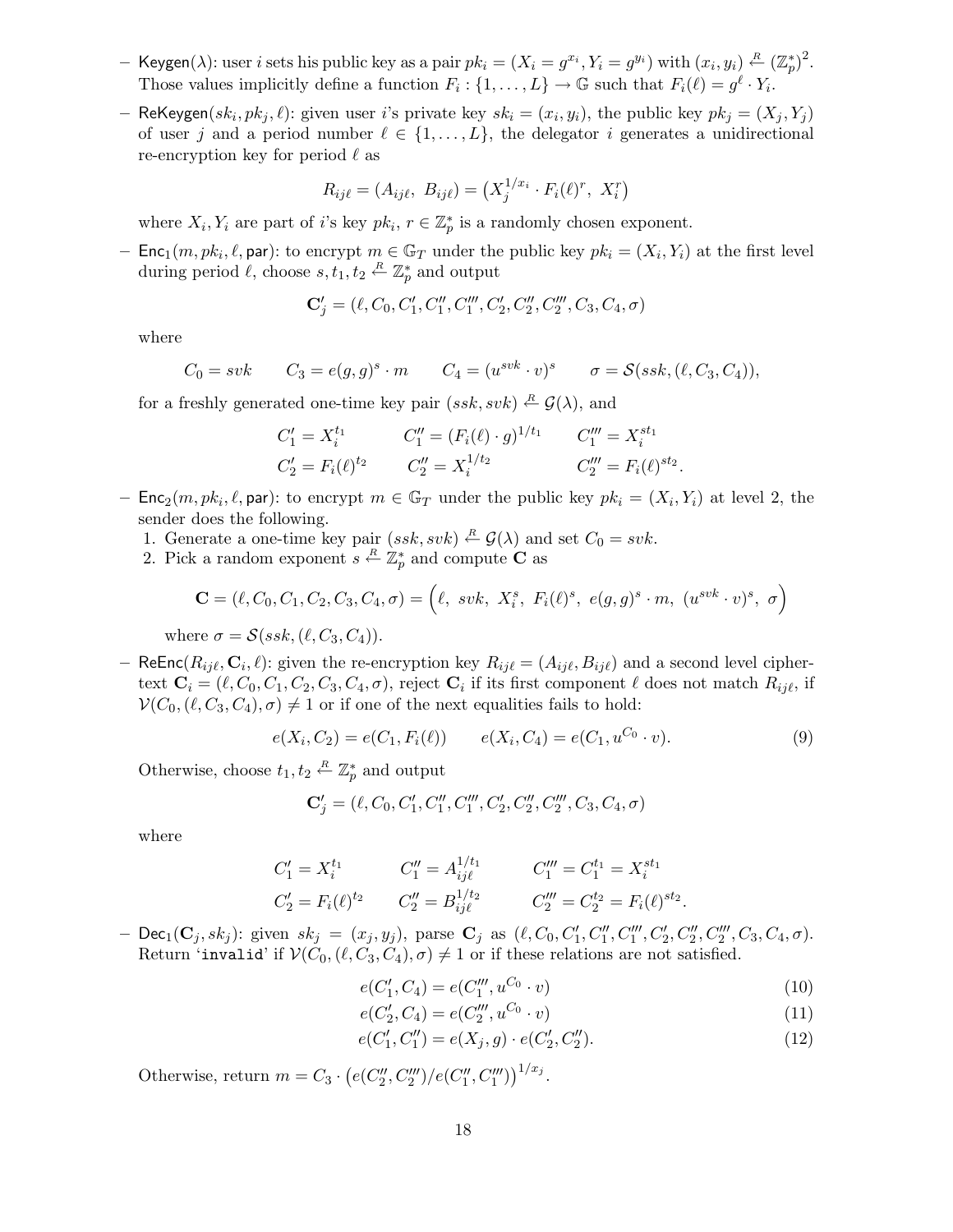$-$  Dec<sub>2</sub>( $\mathbf{C}_i$ ,  $sk_i$ ): parse  $\mathbf{C}_i$  as  $\mathbf{C}_i = (C_0, C_1, C_2, C_3, C_4, \sigma)$  and  $sk_i$  as  $(x_i, y_i)$ . Return 'invalid' if  $\mathcal{V}(C_0, (\ell, C_3, C_4), \sigma) \neq 1$  or if relation (9) does not hold. Otherwise, return  $m = C_1/e(C_3, g)^{1/x_i}$ .

As in section 4, the correctness of the re-encryption procedure follows from the fact that reencryption keys  $R_{ij\ell} = (A_{ij\ell}, B_{ij\ell})$  satisfy

$$
e(A_{ij\ell}, X_i) = e(X_j^{1/x_i}, X_i) \cdot e(F_i(\ell)^r, X_i)
$$
  
= 
$$
e(X_j, g) \cdot e(F_i(\ell), B_{ij\ell}).
$$

When raising both members to the power  $s \in \mathbb{Z}_p^*$  $_{p}^{*}$ , we find

$$
e(X_i^s, A_{ij\ell}) = e(X_j, g)^s \cdot e(F_i(\ell)^s, B_{ij\ell}).
$$

Since  $C_4 = (u^{C_0} \cdot v)^s$ , where  $s \in \mathbb{Z}_p^*$  $_{p}^{*}$  is the encryption exponent, relations (10)-(11) imply that  $C_1''' = C_1'$ 1 <sup>s</sup> and  $C_2''' = C_2'$ 2  $s$ . From  $(12)$ , it comes that

$$
\frac{e(C_1'',C_1''')}{e(C_2'',C_2''')}=e(X_j,g)^s.
$$

The scheme is slightly less efficient and features longer ciphertexts than in section 3. On the other hand, it offers security guarantees in a stronger model. As established by the next two theorems, its security additionally rests on a weaker intractability assumption which is the  $q$ -wDBDHI assumption with  $q = 1$ .

At level 2, the considered security model is a straightforward extension (where the adversary chooses both a target user  $i^*$  and a target period  $\ell^*$  that the end of the "find" stage) of the one expressed by definition 3 with simple restrictions: the adversary is not allowed to query delegations from user  $i^*$  for the attacked period  $\ell^*$ . In addition, she is disallowed to query the re-encryption of the challenge pair  $(pk_{i^*}, C^*)$  during the target period  $\ell^*$  or a first level decryption of its derivatives (the notion of derivative being generalized by imposing that a second level encryption and its derivatives pertain to the same period number).

**Theorem 3.** If Sig is a strongly secure one-time signature, the scheme with temporary delegation is RCCA-CK-secure at level 2 under the 1-wDBDHI assumption.

*Proof.* We show how to solve a 1-wDBDHI instance  $(g, A = g^a, B = g^b, T \stackrel{?}{=} e(g, g)^{b/a}$  using an RCCA adversary  $A$  in the chosen key model.

As in previous proofs, we first call  $F_{\text{OTS}}$  the event the A comes up with a query on a valid ciphertext including components  $(svk, \ell, C_3, C_4, \sigma)$  such that  $svk = svk^*$  is the same as in the challenge phase but  $(\ell, C_3, C_4, \sigma) \neq (\ell^*, C_3^*, C_4^*, \sigma^*)$ . In the "find" stage, A has simply no information on  $svk^*$  so that  $F_{\text{OTS}}$  occurs with probability at most  $q_O \cdot \delta$  if  $q_O$  is the overall number of oracle queries and  $\delta$  denotes the maximal probability (which does not exceed  $1/p$ ) that any one-time verification key svk is produced by  $\mathcal{G}$ . In the "guess" stage,  $F_{\text{OTS}}$  clearly gives rise to an algorithm breaking the strong unforgeability of the one-time signature. Therefore, the probability  $Pr[F_{\text{OTS}}] \leq q_O/p + Adv^{\text{OTS}}$ , where  $Adv^{\text{OTS}}$  denotes the maximal probability of defeating the one-time signature security, must be negligible by assumption.

We now describe a 1-wDBDHI solver  $\beta$ . In a preparation phase, the latter generates a onetime key pair  $(ssk^*, svk^*) \leftarrow \mathcal{G}(\lambda)$  and provides A with public parameters including  $u = g^{\alpha_1}$ and  $v = g^{-\alpha_1 s v k^*} \cdot A^{\alpha_2}$  for random  $\alpha_1, \alpha_2 \stackrel{R}{\leftarrow} \mathbb{Z}_p^*$ . Observe that u and v define a function  $F(svk) = u^{svk} \cdot v = g^{\alpha_1(svk - svk^*)} \cdot A^{\alpha_2}$ . In the model that extends definition 3, B has to guess upfront the honest user that will be  $\mathcal{A}$ 's prey. In addition, it must foresee the time period  $\ell^*$  for which the challenge ciphertext will have to be generated. Hence,  $\beta$  draws two integers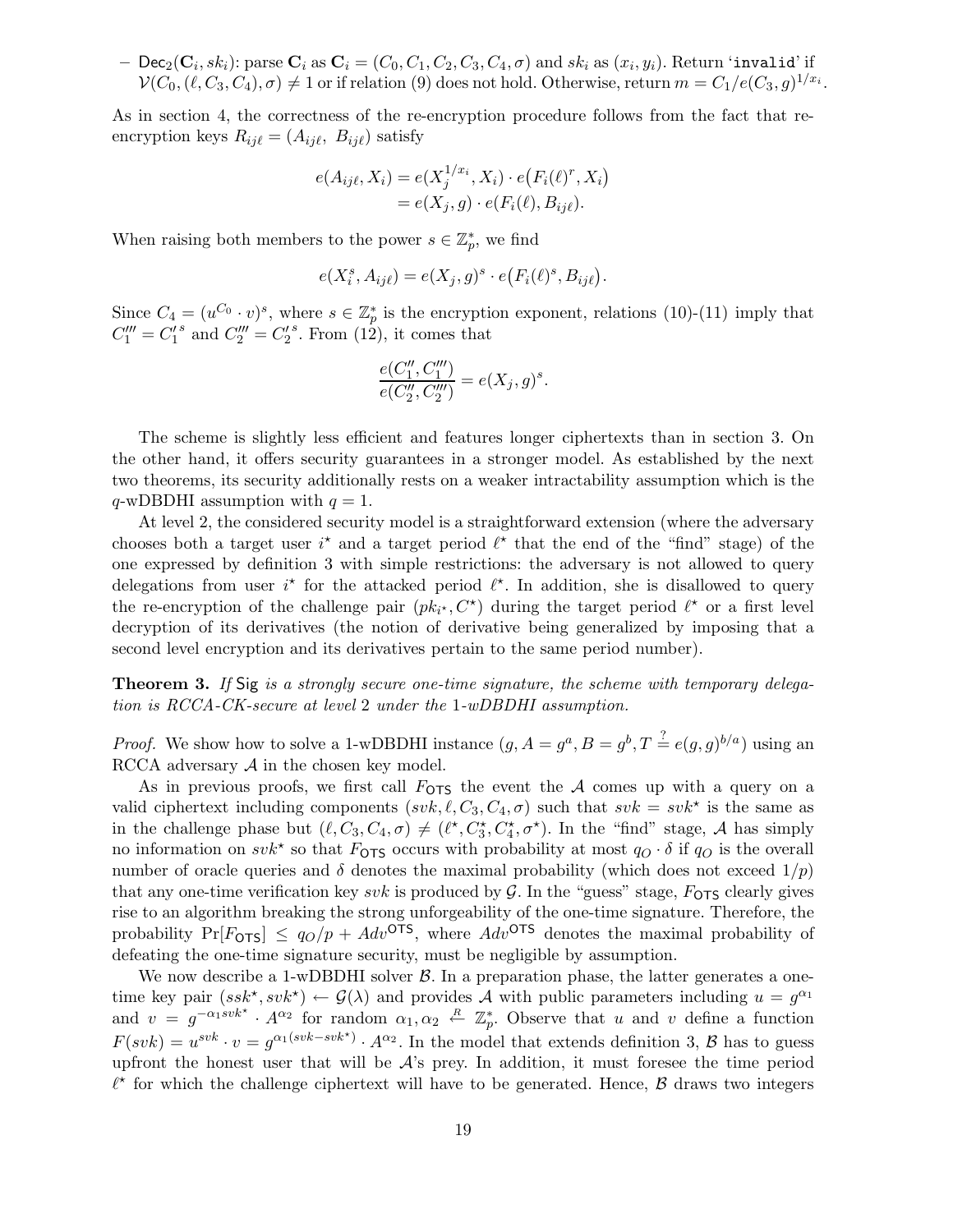$i^* \stackrel{R}{\leftarrow} H U = \{1, \ldots, N\}$  as  $\ell^* \stackrel{R}{\leftarrow} \{1, \ldots, L\}$ , hoping that the attack will pertain to user  $i^*$  at period  $\ell^*$  (the probability  $1/LN$  of this event is non-negligible as long as L and N are both polynomial). The whole attack environment is then emulated as follows:

- Key generation:
	- The expected target user's public key  $pk_{i^*} = (X_{i^*}, Y_{i^*})$  is chosen as  $X_{i^*} = A = g^a$ ,  $Y_{i^*} = g^{-\ell^*} \cdot A^{y_{i^*}}$  for a randomly chosen  $y_{i^*} \stackrel{R}{\leftarrow} \mathbb{Z}_p^*$ . The corresponding private key  $sk_i$ includes the unknown exponent  $\tilde{x}_{i^*} = a$ .
	- For other users  $i \in H\mathbb{U}\backslash\{i^{\star}\}\,$ , public keys are chosen as  $X_i = A^{x_i} = g^{ax_i}$ ,  $Y_i = g^{y_i}$ , with  $x_i, y_i \stackrel{R}{\leftarrow} \mathbb{Z}_p^*$ \*, so that the first element of the underlying secret key is  $\tilde{x}_i = ax_i$ .
	- To generate re-encryption keys  $R_{ij\ell}$  for players  $i, j \in HU$  and period  $\ell, \mathcal{B}$  can first compute  $X_j^{1/\tilde{x}_i}$  which in turn allows for the generation of  $R_{ij\ell}$  for known random exponents  $r \in \mathbb{Z}_p^*$  (alternatively, it can be directly given to the adversary as a meta-key enabling the generation of keys for all periods). Three situations must be distinguished:
		- If  $i \in HU \setminus \{i^{\star}\}\$ and  $j = i^{\star}, \mathcal{B}$  can compute  $R_{ii^{\star}}$  using  $X_{i^{\star}}^{1/\tilde{x}_{i}}$  $a_i^{1/x_i} = g^{1/x_i}$  which yields a correct key since  $g^{1/x_i} = (g^a)^{1/(ax_i)} = X_{i*}^{1/\tilde{x}_i}$  $\frac{1}{i^{\star}}$   $\frac{x_i}{\cdot}$
		- If  $i = i^*$  and  $j \in HU \setminus \{i^*\}, \mathcal{B}$  computes  $R_{i^*j\ell}$  using  $X_j^{1/\tilde{x}_{i^*}} = g^{x_j}$  which has the correct shape since  $g^{x_j} = (g^{ax_j})^{1/a} = X_j^{1/\tilde{x}_{i^*}}$ .

- If 
$$
i, j \in HU \setminus \{i^{\star}\}, X_j^{1/\tilde{x}_i} = g^{x_j/x_i}
$$
 is also computable since  $\tilde{x}_i = ax_i, \tilde{x}_j = ax_j$ .

- Queries:
	- Delegation queries: the simulator halts and declares failure if  $A$  ever queries a reencryption key  $R_{i^*j\ell^*}$  for a delegatee  $j \notin HU$  (which means that  $\mathcal B$  was unfortunate in its choice of  $i^*$  and  $\ell^*$  at the beginning of the game). Otherwise,
		- For a query involving a honest delegator  $i \in HU \setminus \{i^{\star}\}\$  and a delegatee's public key  $pk_j = (X_j, Y_j)$  supplied by A (recall that we may have  $pk_j \neq pk_i$  for all  $i \in HU$ , in which case A does not have to reveal the matching  $sk_j$ , we have  $X_i = g^{ax_i}, Y_i = g^{y_i}$ , for known values  $x_i, y_i \in \mathbb{Z}_p^*$ , and  $\mathcal B$  uses techniques from [13] to generate re-encryption keys  $R_{ij\ell}$ . Namely, it chooses  $r \stackrel{R}{\leftarrow} \mathbb{Z}_p^*$  and outputs

$$
R_{ij\ell} = \left(g^{r(\ell+y_i)}, X_i^r \cdot X_j^{-1/(\ell+y_i)}\right).
$$
 (13)

If we define  $\tilde{r} = r - \frac{x_j}{ax \cdot (\ell - x_j)}$  $\frac{x_j}{ax_i(\ell+y_i)}$ , we observe that  $R_{ij\ell}$  has the required distribution since

$$
X_j^{1/\tilde{x}_i} \cdot (g^\ell \cdot Y_i)^{\tilde{r}} = X_j^{1/ax_i} \cdot (g^{\ell+y_i})^{\tilde{r}}
$$
  
=  $X_j^{1/ax_i} \cdot (g^{\ell+y_i})^r \cdot (g^{\ell+y_i})^{-\frac{x_j}{ax_i(\ell+y_i)}}$   
=  $g^{r(\ell+y_i)}$ 

and  $X_i^{\tilde{r}} = X_i^r \cdot X_j^{-1/(\ell+y_i)}$  $j_j^{-(1)(\ell+y_i)}$ . We observe that, provided  $\ell+y_i\neq 0, \mathcal{B}$  can compute both components of (13) without knowing the delegatee's private key  $x_j = \log_g(X_j)$ . Since  $y_i$  is chosen at random for  $i \in HU \setminus {\{i^{\star}\}}$ , the probability to have  $\ell + y_i \neq 0$  for all  $\ell \in \{1, \ldots, L\}$  and all i is at least  $1 - LN/p$ , which is overwhelming when L and N are both polynomial in  $\lambda$ .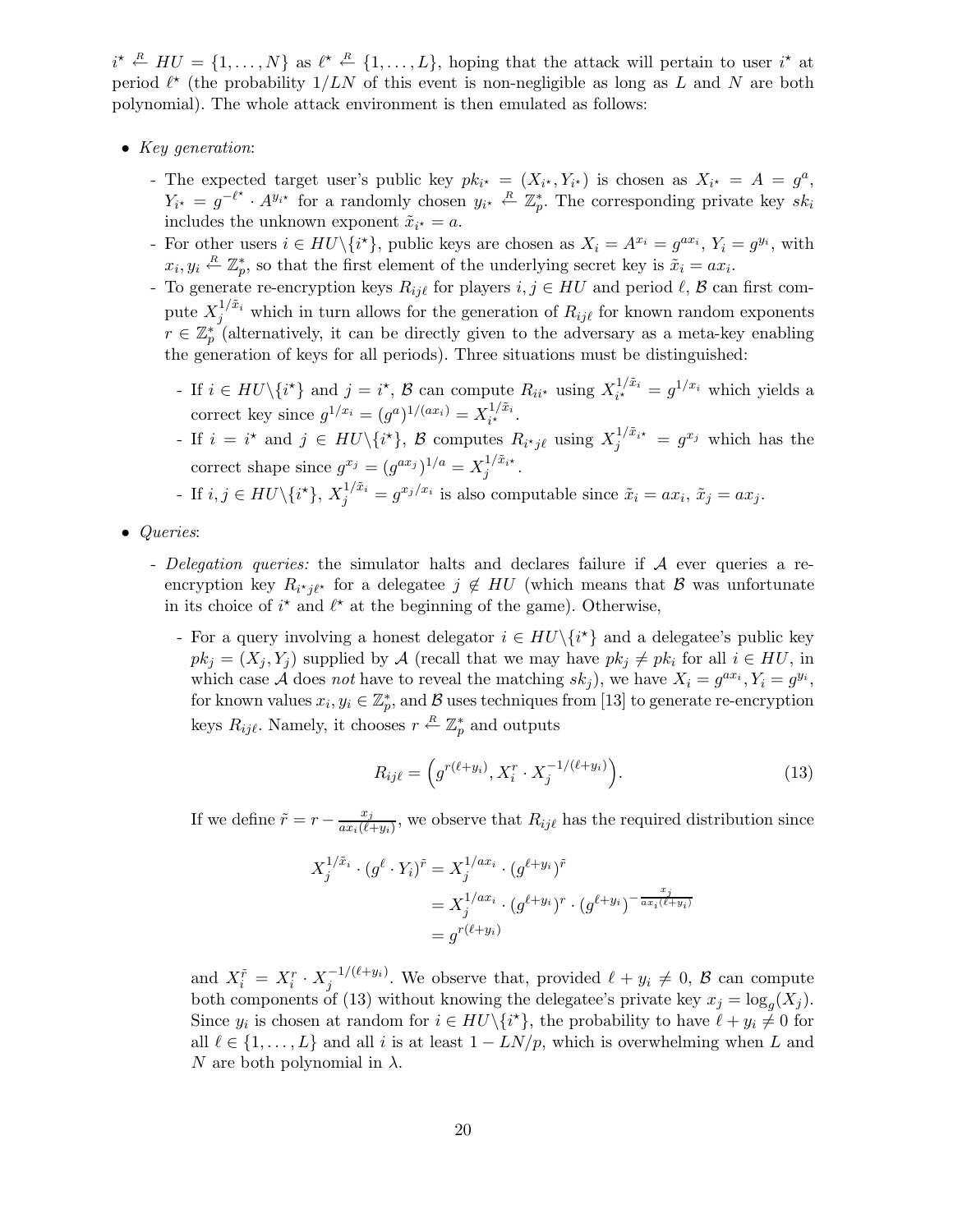- in the case  $i = i^*$  and  $\ell \neq \ell^*$ , let  $pk_j = (X_j, Y_j)$  be the delegatee's public key supplied by A. Since  $X_{i^*} = A = g^a$  and  $Y_{i^*} = g^{-\ell^{*^*}} \cdot A^{y_{i^*}}$  for known values  $y_{i^*}, \ell^* \in \mathbb{Z}_p^*$ ,  $\mathcal{B}$  can generate re-encryption keys as pairs

$$
R_{i^{\star}j\ell} = \left( (g^{\ell} \cdot Y_{i^{\star}})^{r} \cdot X_j^{-\frac{y_{i^{\star}}}{\ell - \ell^{\star}}}, X_{i^{\star}}^{r} \cdot X_j^{-\frac{1}{\ell - \ell^{\star}}} \right).
$$
\n(14)

If we set  $\tilde{r} = r - \frac{x_j}{a(\ell - 1)}$  $\frac{x_j}{a(\ell-\ell^*)}$ , we see that  $R_{i^*j\ell}$  has the proper shape since

$$
X_j^{1/\tilde{x}_{i^*}} \cdot (g^{\ell} \cdot Y_{i^*})^{\tilde{r}}
$$
  
=  $X_j^{1/a} \cdot (g^{\ell-\ell^*} \cdot A^{y_{i^*}})^{\tilde{r}}$   
=  $X_j^{1/a} \cdot (g^{\ell-\ell^*} \cdot A^{y_{i^*}})^r \cdot (g^{\ell-\ell^*})^{-\frac{x_j}{a(\ell-\ell^*)}} \cdot A^{-\frac{y_i x}{a(\ell-\ell^*)}}$   
=  $(g^{\ell-\ell^*} \cdot A^{y_{i^*}})^r \cdot X_j^{-\frac{y_i}{(\ell-\ell^*)}}$ 

and  $X_{i^*}^{\tilde{r}} = X_{i^*}^r \cdot X_j^{-1/(\ell - \ell^*)}$  $j_j^{-(1)(\ell-\ell)}$ . Again, the above computation can be carried out without knowing  $x_j = \log_g(X_j)$ .

- Re-encryption queries: for any adversarially-chosen public key  $pk_j = (X_j, Y_j)$ , B can compute re-encryption keys for any delegator  $i \in HU \setminus \{i^{\star}\}\$ . It can also compute  $R_{i^{\star} j \ell}$ on behalf of the target user  $i^*$  whenever  $\ell \neq \ell^*$ . We thus assume that  $i = i^*$  and  $\ell = \ell^*$ . If relations  $(9)$  do not hold,  $\beta$  returns 'invalid'. Otherwise,
	- $\cdot$  If  $C_0 = svk^*$ , we necessarily have an occurrence of  $F_{\text{OTS}}$  since, after the challenge phase re-encryptions of  $C^*$  to users outside HU are not permitted for period  $\ell^*$ .
	- · If  $C_0 \neq svk^*$ ,  $i = i^*$  and  $j \notin HU$ . Given  $C_1 = X_{i^*}^s = A^s$  and  $C_4 = F(svk)^s$ ,  $\beta$  can compute  $g^s = (C_4/C_1^{\alpha_2})^{1/\alpha_1(svk-svk^*)}$ . Also, we have  $C_2 = (g^{\ell^*} \cdot Y_{i^*})^s = A^{s y_{i^*}}$ . Then,  $\mathcal{B}$  picks  $t_1, t_2 \stackrel{R}{\leftarrow} \mathbb{Z}_p^*$  to compute

$$
C'_1 = g^{t_1} \cdot (A^{y_{i^*}})^{t_1}
$$
  
\n
$$
C''_1 = X_j^{1/t_1}
$$
  
\n
$$
C'''_1 = (g^s)^{t_1} \cdot C_2^{t_1} = (g^s)^{t_1} \cdot (A^{sy_{i^*}})^{t_1}
$$

and

$$
C_2' = (A^{y_{i\star}})^{t_2} \qquad C_2'' = X_j^{1/t_2} \qquad C_2''' = C_2^{t_2} = (A^{sy_{i\star}})^{t_2}
$$

and return the re-encrypted ciphertext  $\mathbf{C}_j = (C_0, C'_1, C''_1, C''_1, C'_2, C''_2, C''_2, C_3, C_4, \sigma)$ which satisfies the validity test  $(10)-(12)$ .

- First level decryption queries: when a ciphertext

 $\mathbf{C}_i = (\ell, C_0, C'_1, C''_1, C'''_1, C'_2, C''_2, C'''_2, C_3, C_4, \sigma)$ 

is queried w.r.t. a public key  $X_i$  with  $i \in HU$  at the first level, we necessarily have  $e(\tilde{C_1''})$  $\binom{n'}{1},C''''_1)/e(C''_2$  $\mathcal{L}_2''', C_2'''') = e(X_i, g)^s$ , for an unknown  $s \in \mathbb{Z}_p^*$ \*, if  $\mathbf{C}_i$  is valid. Since  $X_i = A^{x_i}$ , for a known value  $x_i$  (which equals 1 if  $i = i^*$ ), and

$$
e(C_4, g) = e(g, g)^{\alpha_1 s (svk - svk^*)} \cdot e(A, g)^{as\alpha_2},
$$

B obtains

$$
e(g,g)^s = \left(\frac{e(C_4,g) \cdot e(C_2'',C_2''')^{\alpha_2 x_i}}{e(C_1'',C_1''')^{\alpha_2 x_i}}\right)^{\frac{1}{\alpha_1(C_0 - svk^{\star})}}
$$
(15)

which reveals the plaintext  $m = C_3/e(g, g)^s$  as long as  $s v k \neq s v k^*$ . In the event that  $C_0 = svk^*$  after the challenge phase,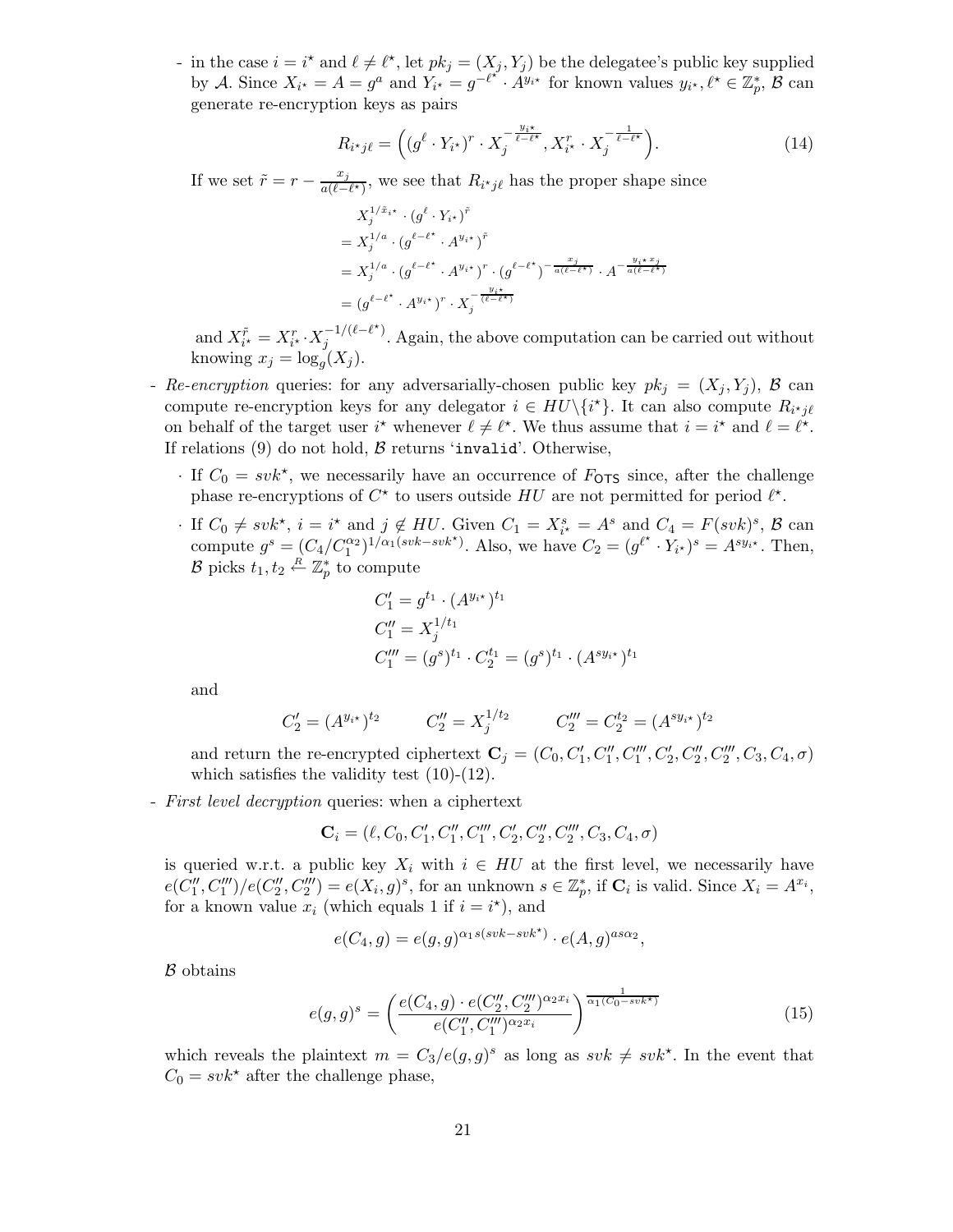- If  $\ell \neq \ell^*$ , we have an occurrence of  $F_{\text{OTS}}$  since  $\ell$  is signed along with  $C_3$  and  $C_4$  in both encryption algorithms.
- If  $\ell = \ell^*$  and  $C_4 = C_4^*$ ,  $\beta$  returns  $\bot$  to indicate that  $\mathbf{C}_i$  is a re-randomization (and thus a Derivative) of the challenge ciphertext.
- Otherwise, we have  $(C_3^{\star}, C_4^{\star}, \sigma^{\star}) \neq (C_3, C_4, \sigma)$  and thus another occurrence of  $F_{\text{OTS}}$ .

Again, when handling post-challenge queries, B only returns m if  $m \notin \{m_0, m_1\}$ .

• Challenge: when A comes up with messages  $m_0, m_1 \in \mathbb{G}_T$  and indices  $i \in HU, \ell \in \{1, \ldots, L\}$ , B aborts if  $i \neq i^*$  or  $\ell \neq \ell^*$ . With probability  $1/LN$ , such an undesirable event is avoided and, we have  $g^{\ell} \cdot Y_i = A^{y_{i^*}}$ . Then,  $\mathcal{B}$  draws  $d^* \stackrel{R}{\leftarrow} \{0,1\}$  and constructs the challenge  $\mathbb{C}^*$  as

$$
C_0^* = svk^* \qquad C_1^* = B \qquad C_2^* = B^{y_{i^*}} \qquad C_3^* = m_{d^*} \cdot T \qquad C_4^* = B^{\alpha_2}
$$

and  $\sigma^* = \mathcal{S}(ssk^*, (C_3^*, C_4^*))$ . As one can see,  $\mathbb{C}^*$  encrypts  $m_{d^*}$  under  $pk_{i^*}$  with the random exponent  $s = b/a$  if  $T = e(g, g)^{b/a}$  whereas A's view is independent of  $d^*$  if T is random. As usual, B outputs 1 (meaning that  $T = e(g, g)^{b/a}$ ) if A successfully guesses  $d^*$  and returns 0 otherwise. ⊓⊔

At level 1, the model does not change and the adversary can still query all re-encryption keys without restrictions.

Theorem 4. Assuming the strong unforgeability of the one-time signature, the scheme is RCCA-CK-secure at level 1 under the 1-wDBDHI assumption.

*Proof.* Let A be a RCCA adversary at level 1. We show an algorithm B that decides if  $T =$  $e(g,g)^{b/a}$  given  $(g, A = g^a, B = g^b)$ . Let  $\mathbf{C}^{\star} = (\ell^{\star}, C_0^{\star}, C_1'^{\star}, C_1''^{\star}, C_1'''^{\star}, C_2''^{\star}, C_2''^{\star}, C_2'''^{\star}, C_3^{\star}, C_4^{\star}, \sigma^{\star})$ be the challenge ciphertext. As above, we start by defining an event  $F_{\text{OTS}}$  which is the same as in the proof of theorem 3. Assuming the strong security of the one-time signature, this event comes about with negligible probability as detailed in the proof of prior theorems. We now describe our simulator  $\beta$  that simply halts and outputs a random bit if  $F_{\text{OTS}}$  ever happens.

As in the previous proof, the simulator B picks a one-time key pair  $(ssk^*, svk^*) \leftarrow \mathcal{G}(\lambda)$  and sets up public parameters as  $u = g^{\alpha_1}$  and  $v = g^{-\alpha_1 s v k^*} \cdot A^{\alpha_2}$ , with  $\alpha_1, \alpha_2 \stackrel{R}{\leftarrow} \mathbb{Z}_p^*$ , so that we have  $F(svk) = u^{svk} \cdot v = g^{\alpha_1(svk - svk^*)} \cdot A^{\alpha_2}$ . The adversary's view is then simulated as follows.

- Key generation: B generates a public key  $pk_0 = (X_0, Y_0) = (A, g^y)$ , for a random  $y \stackrel{R}{\leftarrow} \mathbb{Z}_p^*$  $_{p}^{\ast},$ so that  $sk_0 = (\tilde{x}_0, \tilde{y}_0) = (a, y)$  is the implicitly defined secret.
- Delegation queries: at any time, A can output a public key  $(X_j, Y_j)$  of her choosing and a time period  $\ell$  and request  $\beta$  to generate a re-encryption key  $R_{0i\ell}$  on behalf of user 0 acting as a delegator. Since  $X_0 = A$  and  $Y_0 = g^y$  for a known value  $y \in \mathbb{Z}_p^*$  $_{p}^{*}$ ,  $\beta$  can proceed as in the proof of theorem 3 by drawing  $r \stackrel{R}{\leftarrow} \mathbb{Z}_p^*$  $_{p}^{*}$  and returning

$$
R_{0j\ell} = \left(g^{r(\ell+y)}, X_0^r \cdot X_j^{-1/(\ell+y)}\right). \tag{16}
$$

which has the correct distribution since, if we define  $\tilde{r} = r - \frac{x_j}{a(\ell + 1)}$  $\frac{x_j}{a(\ell+y)}$ , we have

$$
X_j^{1/\tilde{x}_0} \cdot (g^{\ell} \cdot Y_0)^{\tilde{r}} = X_j^{1/a} \cdot (g^{\ell+y})^{\tilde{r}}
$$
  
= 
$$
X_j^{1/a} \cdot (g^{\ell+y})^r \cdot (g^{\ell+y})^{-\frac{x_j}{a(\ell+y)}}
$$
  
= 
$$
g^{r(\ell+y)}
$$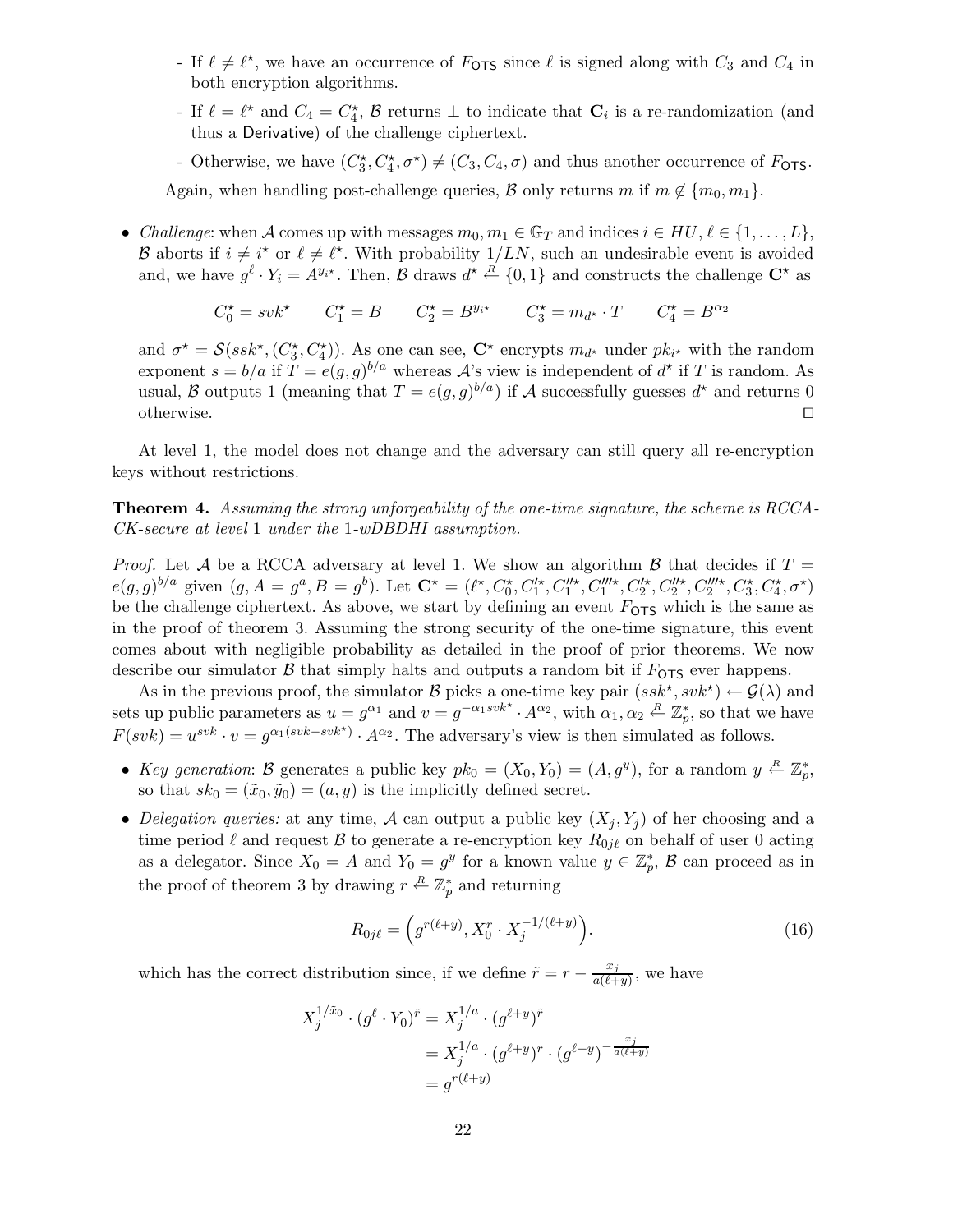and  $X_0^{\tilde{r}} = X_0^r \cdot X_j^{-1/(\ell+y)}$  $j_j^{(-1)(\ell+y)}$ . Both parts of (16) are computable (without knowing the discrete logarithm  $x_j = \log_g(X_j)$  whenever  $\ell + y \neq 0$ . Since y is drawn at random, this is the case for any  $\ell \in \{1, \ldots, L\}$  with probability at least  $1 - L/p$ .

• First level decryption queries: when faced with a decryption query for a first level ciphertext  $\mathbf{C} = (\ell, C_0, C'_1, C''_1, C''_1, C'_2, C''_2, C'''_2, C_3, C_4, \sigma)$ ,  $\beta$  returns 'invalid' if relations (10)-(12) do not hold. If they do, we must have  $e(C_1'')$  $\binom{1\prime}{1},C_{1}^{\prime\prime\prime}\big)/e(C_{2}^{\prime\prime\prime}% )^{2}$  $2''_2, C_2'''$  =  $e(X_0, g)^s$  where s is the unknown exponent such that  $C_4 = (u^{C_0} \cdot v)^s$ . Therefore, as in the proof of theorem 3,  $\beta$  can compute

$$
e(g,g)^s = \left(\frac{e(C_4,g) \cdot e(C_2'',C_2''')^{\alpha_2}}{e(C_1'',C_1''')^{\alpha_2}}\right)^{\frac{1}{\alpha_1(C_0-sv k^*)}}
$$

(and the plaintext) as long as  $C_0 \neq svk^*$ . If  $C_0 = svk^*$  in a post-challenge query,

- If  $C_4 = C_4^*$ ,  $\beta$  returns  $\bot$  to indicate that **C** is a re-randomization of the challenge ciphertext.
- Otherwise, we necessarily have an occurrence of  $F_{\text{OTS}}$  and  $\beta$  terminates.

To comply with replayable CCA security rules after the challenge phase,  $\beta$  must always check that  $m \notin \{m_0, m_1\}$  before answering the query.

• Challenge: at the challenge step, A outputs messages  $(m_0, m_1)$  and a time period  $\ell^*$ . B tosses a coin  $d^* \stackrel{R}{\leftarrow} \{0,1\}$ . It chooses  $t_1, \mu \stackrel{R}{\leftarrow} \mathbb{Z}_p^*$  $_{p}^{*}$  and prepares the challenge  $\mathbf{C}^{\star}$  as

$$
C_1^{\prime \star} = A^{t_1}
$$
  
\n
$$
C_2^{\prime \star} = A^{\mu(\ell^{\star}+y)}
$$
  
\n
$$
C_3^{\prime \star} = g^{1/\mu}
$$
  
\n
$$
C_4^{\prime \star} = B^{t_1}
$$
  
\n
$$
C_5^{\prime \star} = g^{1/\mu}
$$
  
\n
$$
C_4^{\prime \star} = B^{\mu(\ell^{\star}+y)}
$$
  
\n
$$
C_5^{\prime \star} = m_{d^{\star}} \cdot T
$$
  
\n
$$
C_4^{\prime \star} = B^{\alpha_2}
$$

and  $\sigma = \mathcal{S}(ssk^{\star}, (\ell^{\star}, C_3^{\star}, C_4^{\star})).$ 

Recall that  $X_0 = A$ ,  $Y_0 = g^y$  and  $B = g^b$ . Whenever  $T = e(g, g)^{b/a}$ ,  $\mathbb{C}^*$  is a valid encryption of  $m_{d^*}$  with the encryption exponent  $s = b/a$  and the blinding exponents  $t_1, t_2 = a\mu$ . When T is random,  $\mathbb{C}^*$  leaks no information on  $m_{d^*}$  or the bit  $d^* \in \{0,1\}$ . Finally, B bets that  $T = e(g, g)^{b/a}$  if A correctly guesses  $d^*$  and that T is random otherwise. □

## 4.2 A Non-Temporary PRE in the Chosen-Key Model

In settings where delegations should be permanent rather than temporary, one can simply instantiate the above scheme with a single time period. In this case, the scheme can be further simplified by defining the functions  $F_i$  as constants  $F_i = Y_i$  for any user i.

#### 4.3 PRE with Windowed Delegation

It may happen that temporary delegations should take place during several consecutive time periods whereas these periods should be short enough to give fine-time granularity. For instance, the delegator may want to set up his public key for one-day periods and grant specific decryption rights during several months. In such situations, the temporary PRE suggested in section 4.1 requires the generation of a new re-encryption key at each time period, and thus incurs reencryption keys that have linear length in the duration of the delegation.

By appropriately modifying the scheme using ideas borrowed from forward-secure public key encryption [21, 14], re-encryption key sizes can be decreased from  $O(\Delta L)$  to  $O(\log^2(\Delta L))$ , where  $\Delta L$  denotes the length of the windowed delegation (*i.e.*, the number periods during which translation keys should be effective). Each user's public key now comprises  $O(\log L)$  additional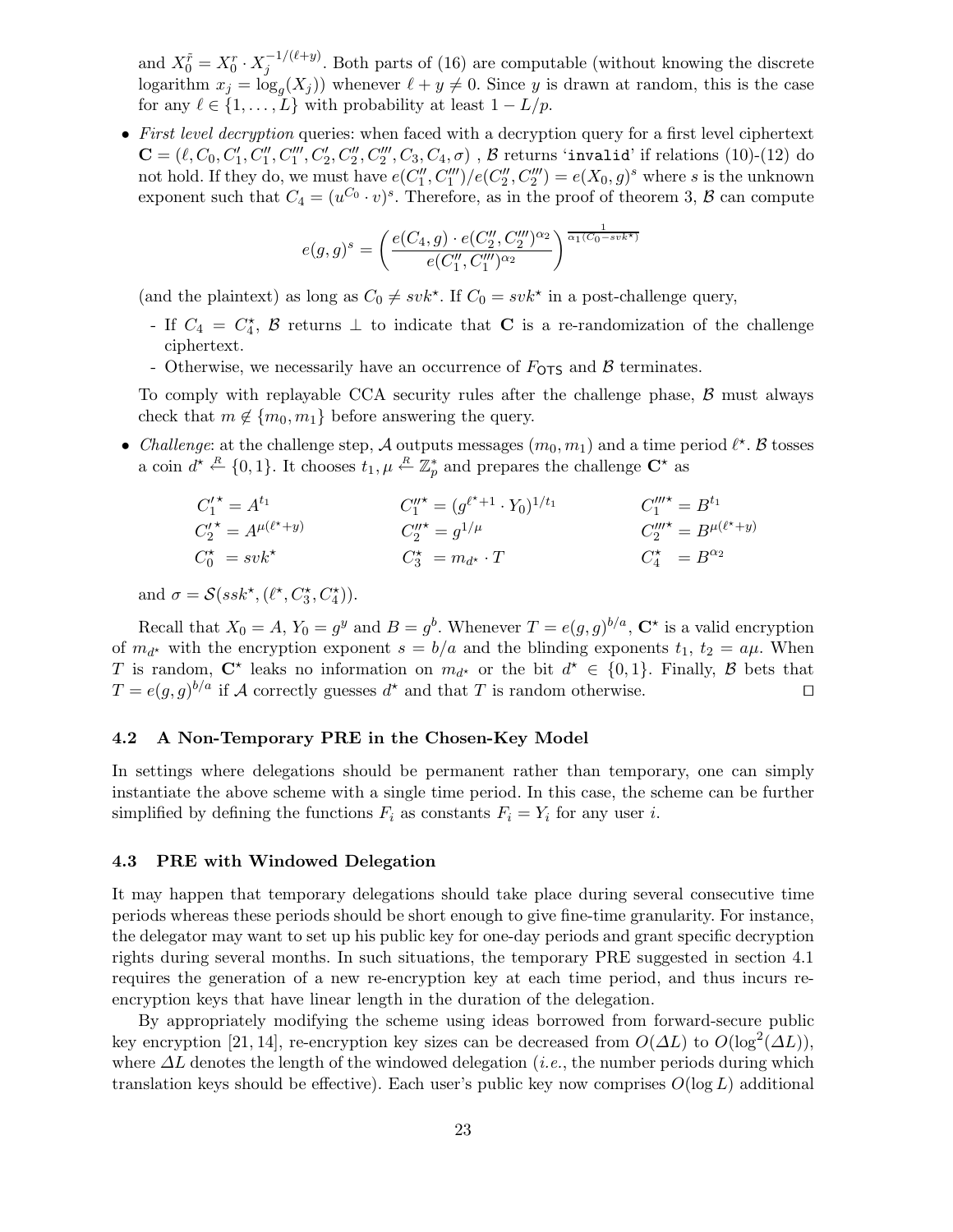group elements  $h_{i,0}, h_{i,1}, \ldots, h_{i,\theta} \in \mathbb{G}$ , where  $L = 2^{\theta} - 1$  is the total number of periods that the key is prepared for. The scheme described in section 4.1 bears salient resemblance with the selective-ID secure IBE scheme of Boneh-Boyen [13]: indeed, the function  $F_i(\ell) = g^{\ell} \cdot Y_i$  applies the Boneh-Boyen identity hashing by seeing period numbers  $\ell$  as identities. For such windowed delegations, the forementioned number theoretic hash function is more convenient to instantiate as  $F_i(\ell) = h_{i,0} \cdot \prod_{k=1}^{\theta} h_{i,k}^{\ell_k}$ , using the binary expansion  $\ell = \ell_1 \dots \ell_{\theta} \in \{0,1\}^{\theta}$  of  $\ell$ .

We imagine binary tree of height  $\theta + 1$  where the root (at depth 0) has label  $\varepsilon$ . When a node at depth  $\leq \theta$  has label w, its children are labeled with w0 and w1. The leaves of the tree correspond to time periods in the obvious way, periods being indexed from 0 to  $L-1$  and stage  $\ell$  being associated with the leaf labeled by  $\ell_1 \ldots \ell_{\theta}$ . Let use assume that a delegator i holds a public key  $pk_i = (X_i = g^{x_i}, h_{i,0}, h_{i,1}, \ldots, h_{i,\theta})$  and wishes to delegate to user j, whose public key  $pk_j$  includes  $X_j = g^{x_j}$ , during periods  $\{L_0 + 1, \ldots, L_1\}$ . First, to each tree node with label  $w = w_1 \dots w_d$  at depth  $d \leq \theta$ , user i assigns the node key

$$
R_{ij,w} = \left(X_j^{1/x_i} \cdot (h_{i,0} \cdot \prod_{k=1}^d h_{i,k}^{w_k})^r, X_i^r, h_{i,d+1}^r, \ldots, h_{i,\theta}^r\right)
$$

according the Boneh-Boyen-Goh HIBE system [14] (by seeing  $(w_1, \ldots, w_d) \in \{0,1\}^d$  as a vector of binary identities). As in [14], such a node key allows iteratively deriving similar keys for all w's descendants until reaching the leaves for which keys only consist of

$$
R_{ij,\ell} = \left( X_j^{1/x_i} \cdot (h_{i,0} \cdot \prod_{k=1}^{\theta} h_{i,k}^{\ell_k})^r, \ X_i^r \right)
$$

and actually suffice to re-encrypt ciphertexts during period  $\ell = \ell_1 \dots \ell_{\theta} \in \{0,1\}^{\theta}$ . To allow re-encryptions for a window  $\{L_0 + 1, \ldots, L_1\}$  of  $\Delta L = L_1 - L_0$  time periods, the delegator only provides the proxy with the smallest set of node keys that contains an ancestor of each leaf falling in  $\{L_0+1,\ldots,L_1\}$  (and no ancestor of leaves outside this interval). Then, the proxy only has to store  $O(\log^2(\Delta L))$  group elements instead of  $O(\Delta L)$  using the method of section 4.1.

The price to pay is that a stronger assumption (*i.e.*, the  $\theta$ -wDBDHI assumption where  $\theta = O(\log L) > 1$ ) is needed to prove security results in a security model that naturally extends the one used in 4.1. Namely, at level 2 (the model obviously does not change at level 1), security is captured by a game where the attacked period  $\ell^*$  must be outside the union of all timewindows for which the adversary has requested delegations from the target user. We omit to give detailed security proofs here but it is not hard to convince oneself that security in this game more or less trivially follows from the selective-ID security of the underlying HIBE [14].

#### 4.4 Introducing Warrants and Keywords in Proxy Re-Encryption

It may be desirable for delegators to only permit the re-encryption of ciphertexts that are tagged with specific keywords. For example, a traveling businessman may want the proxy to only redirect incoming encrypted emails to his secretary when the tagged keyword is "urgent". Rather than keywords, second level ciphertexts can be tagged with a warrant that specifies conditions under which re-encryption should be permitted. A natural way to impose such restrictions is to introduce these warrants or keywords in re-encryption keys in such a way that proxies will be limited to only translate a particular class of ciphertexts.

The above scheme is actually amenable to provide warrant-based and keyword-based delegations. It suffices to replace the Boneh-Boyen [13] identity hashing  $F_i(\ell) = g^{\ell} \cdot Y_i$  with Waters' adaptive-ID secure identity hashing [45]  $F_i: \{0,1\}^n \to \mathbb{G}$  that, on input of *n*-bit strings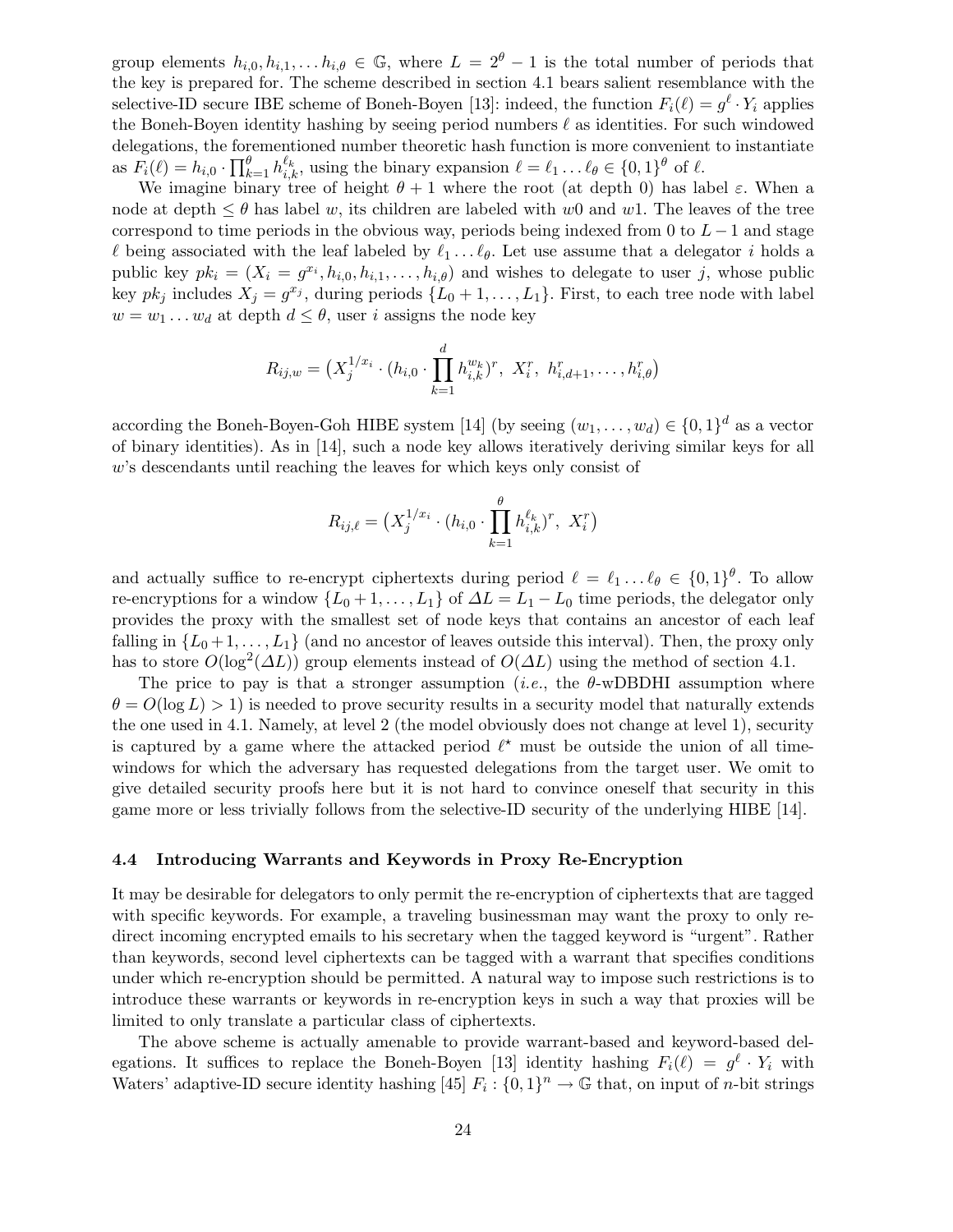$W = w_1 \dots, w_n \in \{0,1\}^n$ , calculates  $F_i(W) = U_{i,0} \cdot \prod_{k=1}^n U_{i,k}^{w_k}$  using a random  $(n+1)$ -vector  $\overline{U}_i = (U_{i,0}, U_{i,1}, \ldots, U_{i,n}) \in \mathbb{G}^{n+1}$  that supersedes  $Y_i$  in user *i*'s public key. To generate a reencryption key using a delegatee's public key  $pk_j = (X_j, \overline{U}_j)$  and the warrant W, the delegator i computes

$$
R_{ij,W} = (A_{ij,W}, B_{ij,W}) = (X_j^{1/x_i} \cdot F_i(W)^r, X_i^r).
$$

Such a key only allows translating second level ciphertexts that are calculated as per

$$
\mathbf{C} = (W, C_0, C_1, C_2, C_3, C_4, \sigma) = (W, svk, X_i^s, F_i(W)^s, e(g, g)^s \cdot m, (u^{svk} \cdot v)^s, \sigma), (17)
$$

where  $\sigma = \mathcal{S}(ssk,(W,C_3,C_4))$ . The security proofs (in a model that naturally generalizes the one of the scheme with temporary delegation) rely on the same assumption but with a looser reduction due to the use of Waters' technique.

Identity-based techniques and proxy re-encryption can be mixed in several settings. Other extensions are indeed possible in a natural analogue of the selective-ID security model [13] for IBE schemes (i.e., a model defined by selective-keyword games where the adversary should choose the target keyword upfront and before seeing any public key). By borrowing ideas from the identity-based broadcast encryption with constant-size ciphertexts (derived from the Boneh-Boyen-Goh [14] hierarchical IBE) suggested in [1], we can construct a keyword-based PRE where ciphertexts are tagged with multiple keywords. Re-encryption is then permitted as long as the proxy has a translation key corresponding to at least one of them. In this case, ciphertexts retain constant (*i.e.*, independent of the number of tagging keywords) size at the expense of private keys that have quadratic size in the maximal number of keywords that a ciphertext can be associated with. Using ideas from Sahai-Waters [41], one can also imagine to design keyword-based PRE systems with error-tolerance: the proxy is allowed to re-encrypt ciphertexts if it holds a translation key for a keyword being sufficiently close (according to some metric) to that of the ciphertext. More generally, if ciphertexts are tagged with a set of descriptive attributes, attribute-based encryption techniques [30] can even be used to enable re-encryption when ciphertext attributes fit the access structure of the re-encryption key.

## 5 Conclusions and Open Problems

We presented the first unidirectional PRE realizations with chosen-ciphertext security in the standard model  $(i.e.,$  without using the random oracle heuristic). We also refined our security definitions by allowing adversaries to introduce arbitrary delegatees' public keys in the system. To the best of our knowledge, these are the first security results in the so-called chosen key model for the proxy re-encryption primitive. One of the new schemes additionally allows for temporary delegations and other extensions.

Many open problems still remain. One of them would be to devise secure schemes in a fully adaptive corruption model. The very existence of collusion-resistant multi-hop unidirectional systems dwells a (perhaps even more) challenging open question. Canetti and Hohenberger [19] also mentioned the problem of securely obfuscating CCA-secure re-encryption. Ateniese, Benson and Hohenberger [6] raised the one of key-private PRE in the chosen-ciphertext setting. It would also be interesting to efficiently implement such primitives outside bilinear groups (recent results [16] in the context of identity-based encryption may be encouraging in these regards).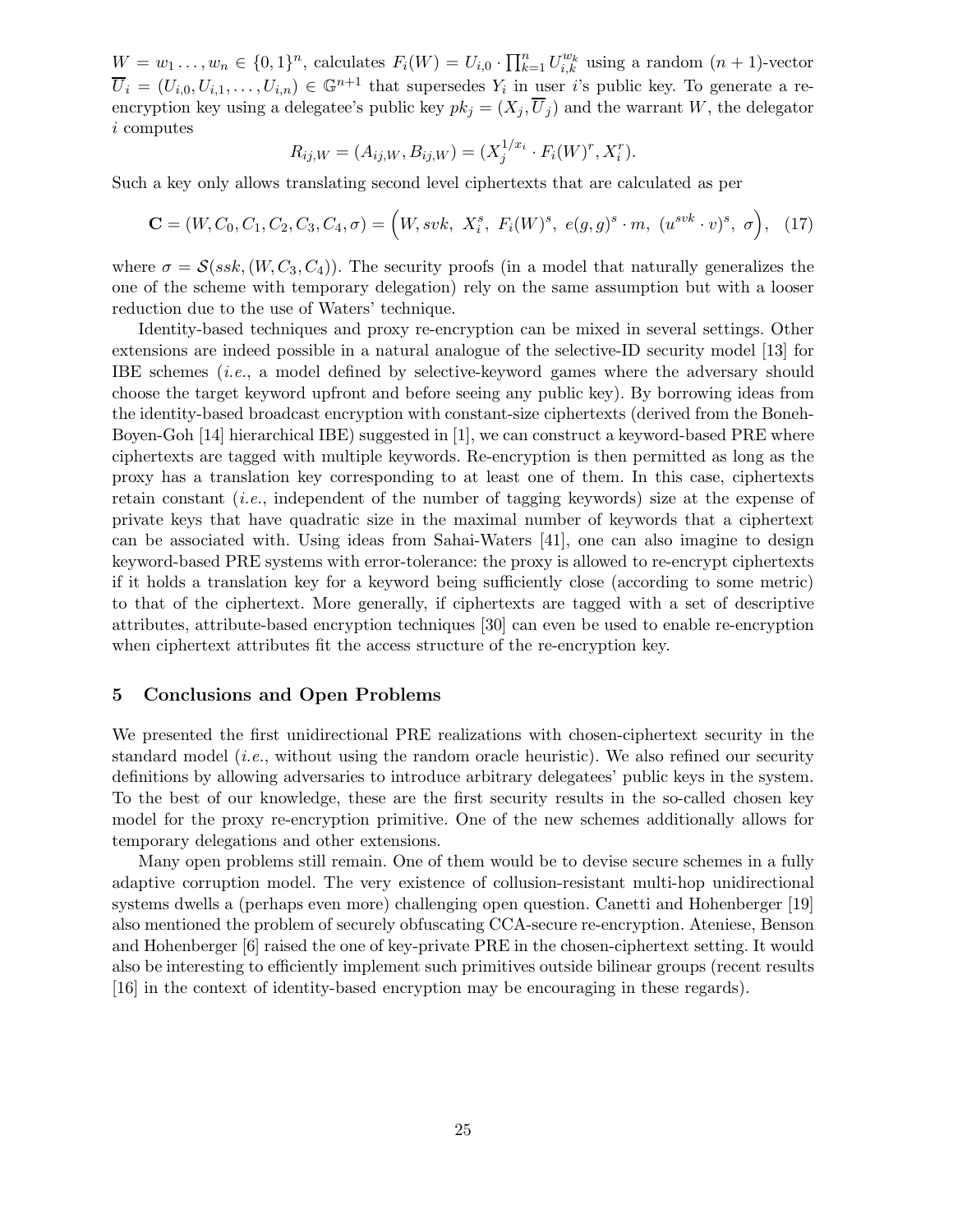# References

- 1. M. Abdalla, E. Kiltz, G. Neven. Generalized Key Delegation for Hierarchical Identity-Based Encryption. In ESORICS'07, LNCS 4734, pp. 139–154. Springer, 2007.
- 2. J.-H. An, Y. Dodis, and T. Rabin. On the security of joint signature and encryption. In Eurocrypt'02, LNCS 2332, pages 83–107. Springer, 2002.
- 3. G. Ateniese, K. Fu, M. Green, S. Hohenberger. Improved Proxy Re-Encryption Schemes with Applications to Secure Distributed Storage. In NDSS, 2005.
- 4. G. Ateniese, K. Fu, M. Green, S. Hohenberger. Improved proxy re-encryption schemes with applications to secure distributed storage. In ACM TISSEC,  $9(1)$ : pp. 1–30, 2006.
- 5. G. Ateniese, S. Hohenberger. Proxy re-signatures: new definitions, algorithms, and applications. In ACM Conference on Computer and Communications Security, pages 310–319, ACM Press, 2005
- 6. G. Ateniese, K. Benson, S. Hohenberger. Key-Private Proxy Re-Encryption. Cryptology ePrint Archive: Report 2008/463, 2008.
- 7. M. Bellare, O. Goldreich. On defining proofs of knowledge. In Crypto'92, pp. 390–420, 1993.
- 8. M. Bellare, T. Kohno, V. Shoup. Stateful public-key cryptosystems: how to encrypt with one 160-bit exponentiation. In  $ACM$   $CCS'06$  pp. 380–389, ACM Press, 2006.
- 9. M. Bellare, P. Rogaway. Random oracles are practical: A paradigm for designing efficient protocols. In ACM CCS'93, pp. 62–73, ACM Press, 1993.
- 10. M. Bellare, G. Neven. Multi-signatures in the plain public-Key model and a general forking lemma. In ACM CCS, pp. 390–399, 2006.
- 11. M. Blaze, G. Bleumer, M. Strauss. Divertible Protocols and Atomic Proxy Cryptography. In Eurocrypt'98, LNCS 1403, pages 127–144, 1998.
- 12. A. Boldyreva. Efficient Threshold Signature, Multisignature and Blind Signature Schemes Based on the Gap-Diffie-Hellman-group Signature Scheme. In PKC, pp. 31–46, 2003.
- 13. D. Boneh, X. Boyen. Efficient selective-ID secure identity based encryption without random oracles. In Eurocrypt'04, LNCS 3027, pp. 223–238. Springer, 2004.
- 14. D. Boneh, X. Boyen, E.-J. Goh. Hierarchical Identity Based Encryption with Constant Size Ciphertext. In Eurocrypt'05, LNCS 3494, pp. 440–456, 2005. Extended version available from Cryptology ePrint Archive: Report 2005/015.
- 15. D. Boneh, M. Franklin. Identity-based encryption from the Weil pairing. In Crypto'01, LNCS 2139, pp. 213–229. Springer, 2001.
- 16. D. Boneh, C. Gentry and M. Hamburg Space-Efficient Identity Based Encryption Without Pairings. In FOCS'07, to appear.
- 17. X. Boyen, Q. Mei, B. Waters. Direct Chosen Ciphertext Security from Identity-Based Techniques. In ACM CCS'05, ACM Press, pages 320–329, 2005.
- 18. X. Boyen, B. Waters. Anonymous Hierarchical Identity-Based Encryption (Without Random Oracles). In Crypto'06, LNCS 4117, pages 290–307. Springer, 2006.
- 19. R. Canetti, S. Hohenberger. Chosen-Ciphertext Secure Proxy Re-Encryption. In ACM CCS'07. pages 185– 194. ACM Press, 2007.
- 20. R. Canetti, H. Krawczyk, J. B. Nielsen. Relaxing Chosen-Ciphertext Security. In Crypto'03, LNCS 2729, pages 565–582. Springer, 2003.
- 21. R. Canetti, S. Halevi, J. Katz. A forward secure public key encryption scheme. In Eurocrypt'03, volume 2656 of LNCS, pages 254–271. Springer, 2003.
- 22. R. Canetti, S. Halevi, J. Katz. Chosen-Ciphertext Security from Identity-Based Encryption. In Eurocrypt'04, LNCS 3027, pp. 207–222, Springer, 2004.
- 23. C.-K. Chu, W. G. Tzeng. Identity-Based Proxy Re-encryption Without Random Oracles. In ISC'07, LNCS 4779, pp. 189–202, Springer, 2007.
- 24. Y. Dodis, A.-A. Ivan. Proxy Cryptography Revisited. In NDSS'03, 2003.
- 25. Y. Dodis, A. Yampolskiy. A Verifiable Random Function with Short Proofs and Keys. In PKC'05, LNCS 3386, pages 416–431, Springer, 2005.
- 26. T. ElGamal. A public key cryptosystem and a signature scheme based on discrete logarithms. In Crypto'84, LNCS 196, pages 10–18. Springer, 1985.
- 27. M. Fischlin. Communication-Efficient Non-interactive Proofs of Knowledge with Online Extractors. In Crypto'05, LNCS 3621, pp. 152–168, 2005.
- 28. R. Granger, N. P. Smart. On Computing Products of Pairings. Cryptology ePrint Archive: Report 2006/172, 2006.
- 29. M. Green, G. Ateniese. Identity-Based Proxy Re-encryption. In ACNS'07, LNCS 4521, pages 288–306. Springer, 2007.
- 30. V. Goyal, O. Pandey, A. Sahai, B. Waters. Attribute-based encryption for fine-grained access control of encrypted data. In ACM CCS'06, pp. 89–98, 2006.